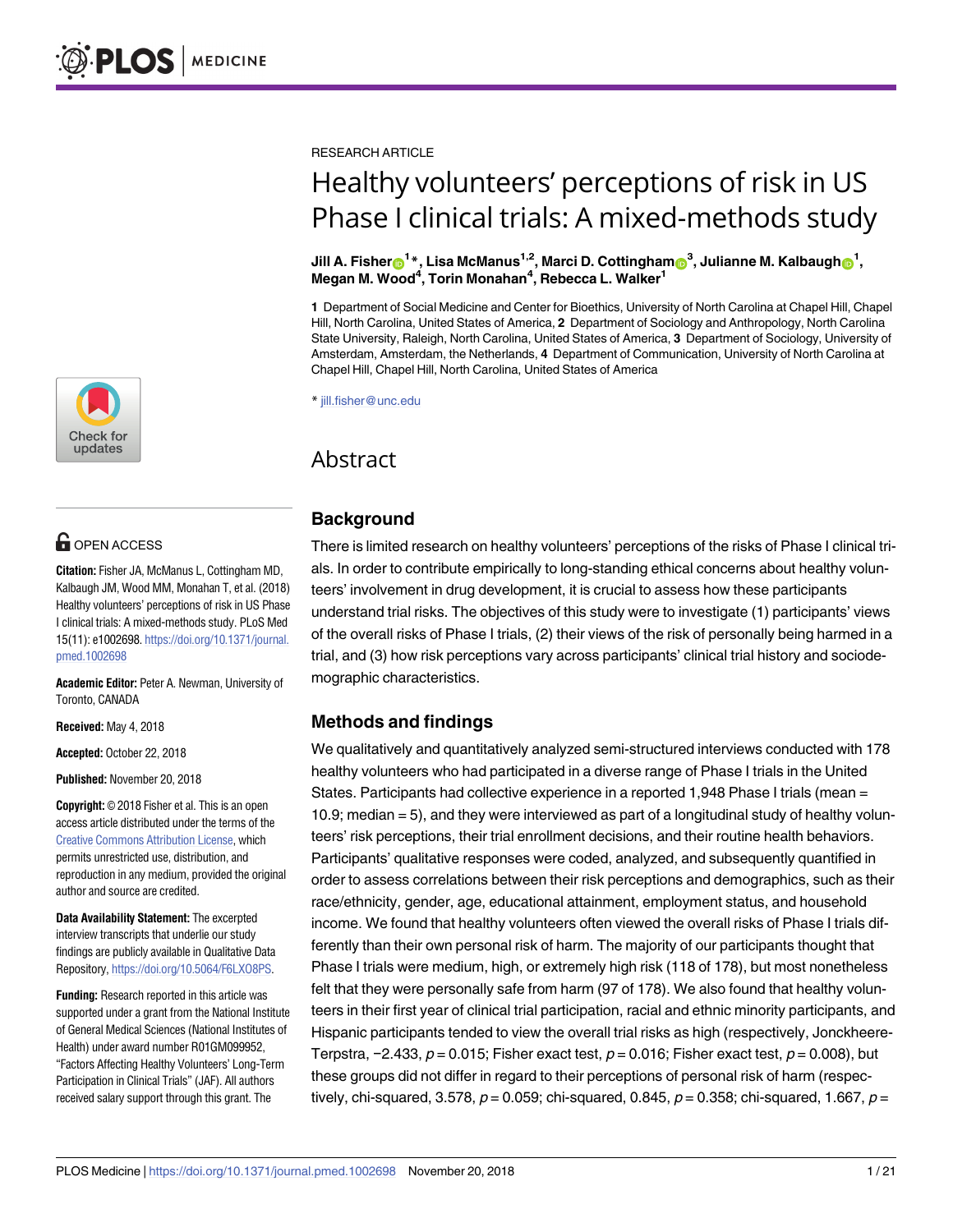funder had no role in study design, data collection and analysis, decision to publish, or preparation of the manuscript.

**Competing interests:** The authors have declared that no competing interests exist.

**Abbreviations:** COREQ, Consolidated Criteria for Reporting Qualitative Research; PI, principal investigator.

0.197). The main limitation of our study comes from quantitatively aggregating data from indepth interviews, which required the research team to interpret participants' nonstandardized risk narratives.

#### **Conclusions**

Our study demonstrates that healthy volunteers are generally aware of and reflective about Phase I trial risks. The discrepancy in healthy volunteers' views of overall and personal risk sheds light on why healthy volunteers might continue to enroll in clinical trials, even when they view trials on the whole as risky.

# Author summary

# **Why was this study done?**

- The purpose of this study was to better understand how healthy volunteers perceive the risks of enrolling in Phase I clinical trials. These trials offer healthy volunteers no direct medical benefit for their participation, but participants are financially compensated.
- Ethical concerns regarding undue inducement—or that the offer of substantial amounts of money may distort healthy volunteers' risk perceptions and encourage them to enroll have long been associated with Phase I trials because participants are typically underemployed and disproportionately members of minority groups. Little empirical research has explored how individuals participating in Phase I trials describe the risks.

# **What did the researchers do and find?**

- We conducted interviews with 178 healthy volunteers who had experience participating in a variety of US Phase I trials. We asked questions about their perceptions of trial risks, how they decide to enroll in such trials, and their everyday health-related activities.
- We took a mixed-methods approach to analyzing participants' interview data to find qualitative themes in how they described Phase I risks and quantitative differences in how groups of healthy volunteers differed from each other.
- Our main finding was that healthy volunteers often distinguished the overall risks of Phase I trials from their own personal risk of harm: many saw trials in general to be highly or moderately risky, while feeling they were unlikely to be harmed personally. We also found that healthy volunteers who were new to clinical trial participation and minority participants, particularly Hispanics, tended to view the overall risks of trials as higher compared with those who had participated in clinical trials for a longer time and non-Hispanic whites.

#### **What do these findings mean?**

• This study sheds light on how Phase I trial risks are understood by diverse healthy volunteers with a range of trial experiences. Many healthy volunteers hold the incongruous view that Phase I trials overall carry significant risk but that they are nevertheless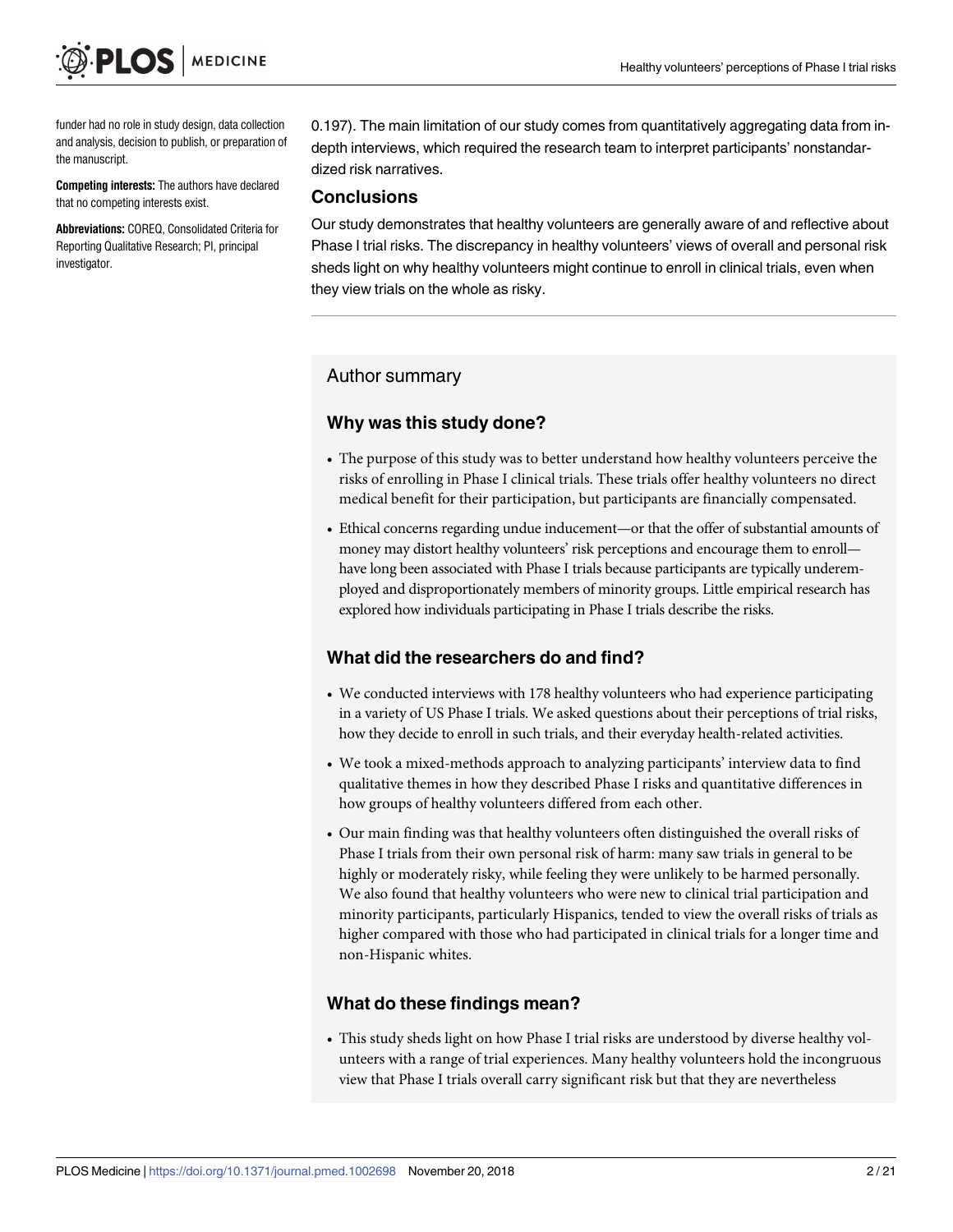<span id="page-2-0"></span>personally safe from harm. This provides some indication of undue inducement in Phase I trials, given that healthy volunteers, particularly those who are new to clinical trials or members of minority groups, engage in improbable narratives of personal exemption from risk of harm when justifying their participation in what they typically see as a risky activity.

• Phase I investigators should question the extent to which recruitment and informed consent processes can address the gap between how healthy volunteers think about overall trial risks and their potential to be personally harmed in studies.

### **Introduction**

Healthy volunteers are recruited using financial incentives to participate in Phase I clinical trials to evaluate the safety and tolerability of investigational drugs. These trials are generally considered quite safe [\[1](#page-18-0)], which justifies the enrollment of healthy participants who cannot personally benefit medically from their involvement. Meta-analyses of Phase I trial risks indicate that healthy volunteers are highly likely to experience short-term bodily changes, such as headaches or gastrointestinal problems, but serious or life-threatening problems are rare [\[2–](#page-18-0) [5\]](#page-18-0). Yet, when tragedies occur in Phase I trials, news stories about deaths or permanent injury to healthy volunteers often circulate widely [\[6–9\]](#page-18-0).

While their economic motivation to enroll in Phase I trials is well documented  $[10-14]$  $[10-14]$  $[10-14]$  $[10-14]$ , limited empirical research explores healthy volunteers' risk perceptions. Prior scholarship suggests that healthy volunteers, many of whom are serial participants, generally view trial risks as low, both in terms of absolute risk [[14,15\]](#page-19-0) and relative risk, when taking into account other risks in their lives, such as those associated with poverty or living in urban environments [[16](#page-19-0)]. This is not to say that healthy volunteers participate indiscriminately in Phase I trials; some studies have found that their enrollment decisions are based on specific trials' risks [\[17,18\]](#page-19-0). Yet, when asked whether they would join studies requiring lumbar punctures or biopsies and studies cautioning that death or life-threatening reactions could occur, many healthy volunteers still expressed willingness to enroll [[19](#page-19-0)]. Some scholars have explained this seeming contradiction in terms of how the financial compensation can lead healthy volunteers to ignore risk information and make poor-quality decisions about enrollment [\[20–22](#page-19-0)]. This raises the ethical question about whether healthy volunteers are unduly influenced by the financial compensation and enroll in Phase I trials despite their concerns about risk and even against their better judgment [[23–25\]](#page-19-0). Thus, the extant literature underscores the need to study the range of factors influencing participants' decision-making; these factors certainly include compensation but also healthy volunteers' own understanding of both the overall risks of Phase I trials and their personal risk of being harmed.

Prior research has also demonstrated a general bias to view one's own risk of being harmed as lower than others' risk [[26](#page-19-0)]. In particular, studies on perceptions of HIV vaccination highlight the range of views that individuals can hold when it comes to assessing overall versus personal risk [[27–29\]](#page-19-0). Risk communication research has predominately focused on cognitive, knowledge-based assessments (or cognitive representations as mental models) [[30](#page-19-0)], but research in public health and the social sciences is increasingly turning to the social and emotional underpinnings of biomedical risk perceptions [[31,32\]](#page-19-0). To date, these approaches have been primarily qualitative or quantitative, with few studies using a mixed-methods approach.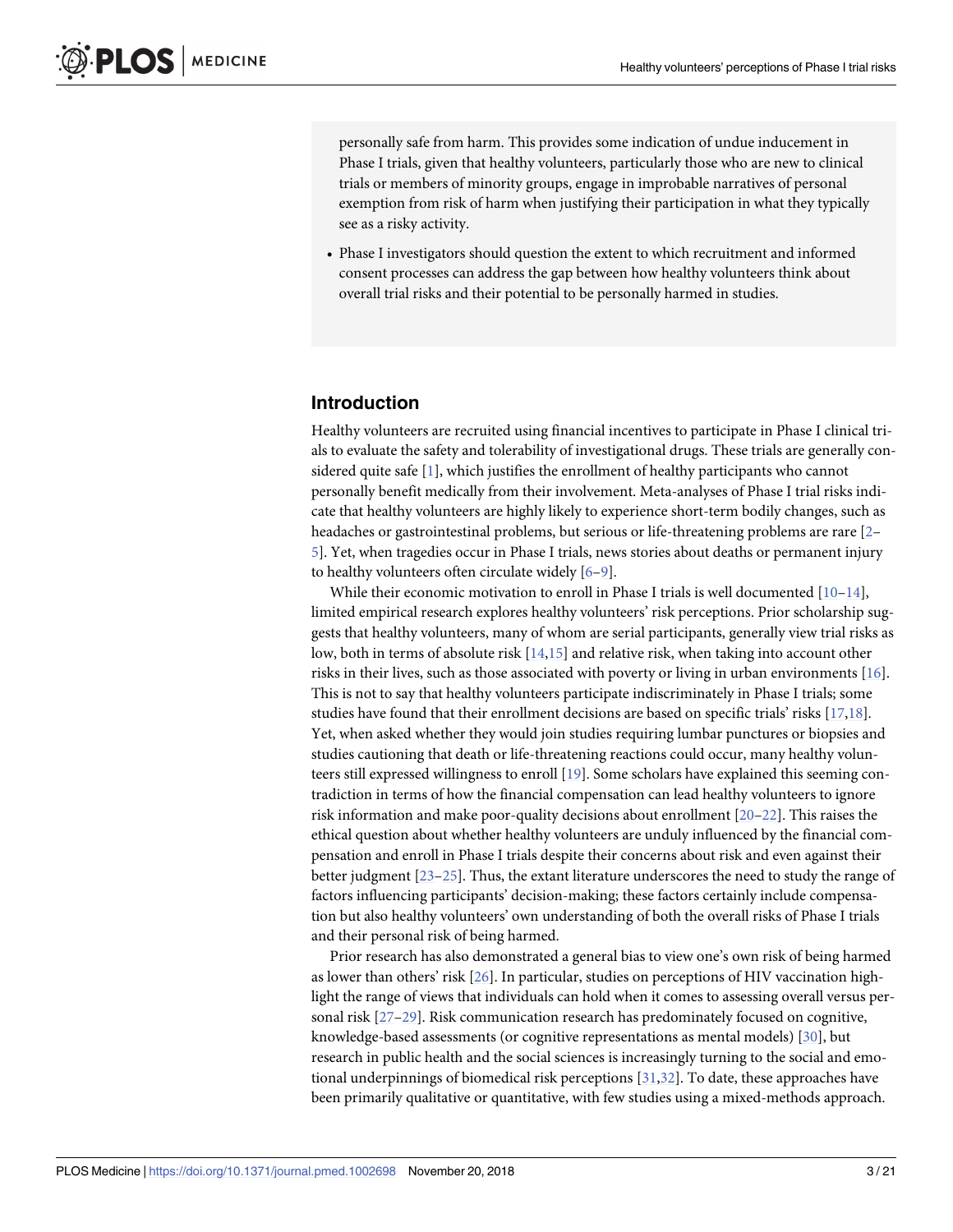<span id="page-3-0"></span>Our study investigates healthy volunteers' multifaceted risk perceptions. The actual Phase I trials in which participants had enrolled varied in terms of the types of investigational drugs being tested, study procedures used, and trial designs. We examine how participants reflect on Phase I trials as a whole, including their perceptions of (1) the overall risks of Phase I trials and (2) the risk of personally being harmed in a trial. Furthermore, using a mixed-methods approach that translated qualitative findings into quantitative categories, we compare healthy volunteers' risk perceptions based on their clinical trial history and sociodemographic characteristics, such as their race/ethnicity, gender, age, educational attainment, employment status, and household income.

# **Materials and methods**

# **Study design**

This article uses data collected as part of the HealthyVOICES Project, a longitudinal, mixedmethods study of healthy volunteers who had participated in at least one Phase I trial (see [[33\]](#page-19-0) for a more detailed account of the study design). This study is reported as per the Consolidated Criteria for Reporting Qualitative Research (COREQ) guidelines (**S1 [Checklist](#page-18-0)**). We identified healthy volunteers by recruiting them while they were enrolled in a Phase I trial at one of seven US research clinics. Diverse Phase I trials were taking place at these clinics during our recruitment visits, with some clinics simultaneously conducting multiple trials. All the trials involved testing a pharmaceutical but varied in their therapeutic areas, including but not limited to investigational drugs for cholesterol, autoimmune diseases, and psychiatric illnesses. The trials also varied in purpose and design, such as first-in-human trials, bioequivalence trials, and drug–drug interaction trials. Although the clinics gave permission for our research team to enroll healthy volunteers on-site, they were not involved in the design of the study or analyses of the data. The study was reviewed and approved by the Biomedical Institutional Review Board at the University of North Carolina at Chapel Hill (#13–1256). All research participants provided written informed consent.

We enrolled participants between May and December 2013 using a convenience sampling approach based on which healthy volunteers were enrolled in Phase I trials during our scheduled clinic visits. That said, to increase the generalizability of our sample, we selected clinics in different parts of the country, enrolling roughly one third of our sample on the East Coast, the Midwest, and the West Coast, respectively. All healthy volunteers who spoke either English or Spanish were eligible for our study. No prior relationships existed between members of the research team and any of the prospective participants.

Our all-female recruitment team included the HealthyVOICES principal investigator (PI), two postdoctoral fellows, and two graduate students (both of whom enrolled English- and Spanish-speaking participants). The PI was accompanied by 1–2 team members per clinic visit. In each clinic, we approached prospective participants and gave them information about the longitudinal study. Compensation, offered in the form of a US\$20 Visa gift card, was based on completion of an initial interview, and participants were informed about the opportunity to receive up to US\$450 for completing four additional interviews over the course of their 3-year involvement in our study. Approximately 10% of the healthy volunteers invited to participate declined.

# **Data collection**

After consent was obtained, participants provided demographic information about their gender, race, ethnicity, date of birth, employment status, educational attainment, and household income. We also took a brief clinical trial history that included the total number of Phase I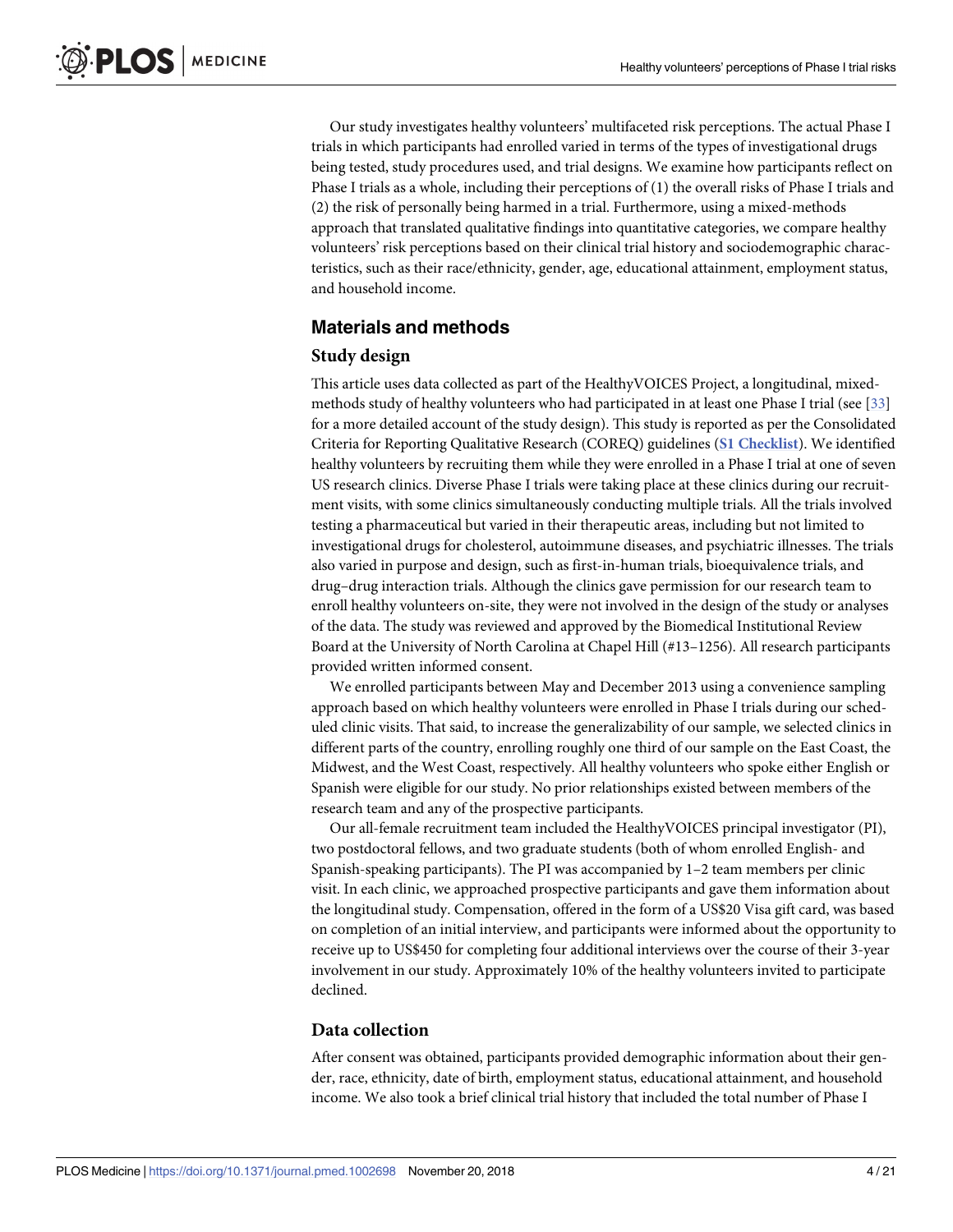<span id="page-4-0"></span>trials completed, year of enrolling in first Phase I trial, and estimated total earnings from Phase I trial participation. Participants then took part in a "baseline" semi-structured interview. We report on this single wave of interviews here. The interview guide elicited participants' perceptions of Phase I risks and benefits, their decision-making about trial enrollment, information about their health and health behaviors, and stories about their prior experiences in Phase I trials, including their perceptions of the clinics, staff, and study compensation (see **S1 [Appen](#page-18-0)**[dix](#page-18-0)). As is typical for semi-structured interviews [[34](#page-19-0)], the interview guide included openended questions that were generally applicable to all participants, but the interviewer adapted questions or asked follow-ups based on participants' responses. Regarding risk perceptions, participants were asked about their current trial's specific risks and the overall risks of Phase I trials. Risk perceptions also emerged in discussions about their decision-making about trial enrollment, experiences of adverse effects, and typical health behaviors, which often included information about posttrial routines. Interview length varied per participant based on their clinical trial history and tendency for brevity or verbosity; the average interview was approximately 70 minutes, with a range of 21 to 164 minutes.

#### **Analysis**

No prospective analysis plan was formulated for these data. Instead, as with many qualitative studies, our goal was to engage the data through an "abductive" process that facilitates groundup analysis to identify emergent themes while also building upon prior research [[35](#page-20-0)]. Interviews were audio recorded, transcribed in full, and verified and corrected for accuracy. Deidentified Spanish transcripts were translated into English either by members of the research team or a professional translator. The finalized transcripts were then uploaded to Dedoose qualitative software and were coded by two members of the research team to ensure rigor and thoroughness [[36](#page-20-0)]. Relevant to this article, we developed codes to capture participants' risk perceptions, including subcodes for their "overall" risk perception, specific-study risk perceptions, initial risk perception, and changes to their risk perceptions. The resulting data set included 2,018 risk-related excerpts from the 178 participants.

After coding, we quantitatively categorized each participant's risk perception. Our method of "quantitizing" balanced "numerical precision with narrative complexity" and enabled comparison based on participants' demographic characteristics ([\[37\]](#page-20-0), p. 208). We exported from Dedoose all transcript excerpts coded as risk perceptions. We organized excerpts by participant to categorize each person holistically, taking into account each excerpt's nuance while understanding them in the context of the participant's whole interview. We began by categorizing participants' perception of "overall risk," or their sense of how risky Phase I trials are generally. Alongside multiple readings of the excerpts, we iteratively developed an ordinal scale of no risk, low risk, medium risk, high risk, extremely high risk, and missing data. In the process of categorizing participants, we noted that their perception of overall risk did not always correlate with their perception of whether they would personally be harmed from their trial participation. To account for these differing perceptions, we developed additional categorical variables focusing on participants' statements about their personal risk of immediate harm during the clinical trial. The "personal harm" variable ultimately included safe from harm, vulnerable to harm, and missing data. We then used open-coding techniques to identify categories, or "rationales," for how participants justified their views of their personal risk of harm [\[38\]](#page-20-0). These started as general descriptions, and we fine-tuned them into a standardized list of terms that we grouped under "safe from harm" or "vulnerable to harm," respectively. Finally, we recommenced the process of holistically evaluating each participant for all three variables (i.e., overall risk, personal harm, and personal harm rationales). To do so, three team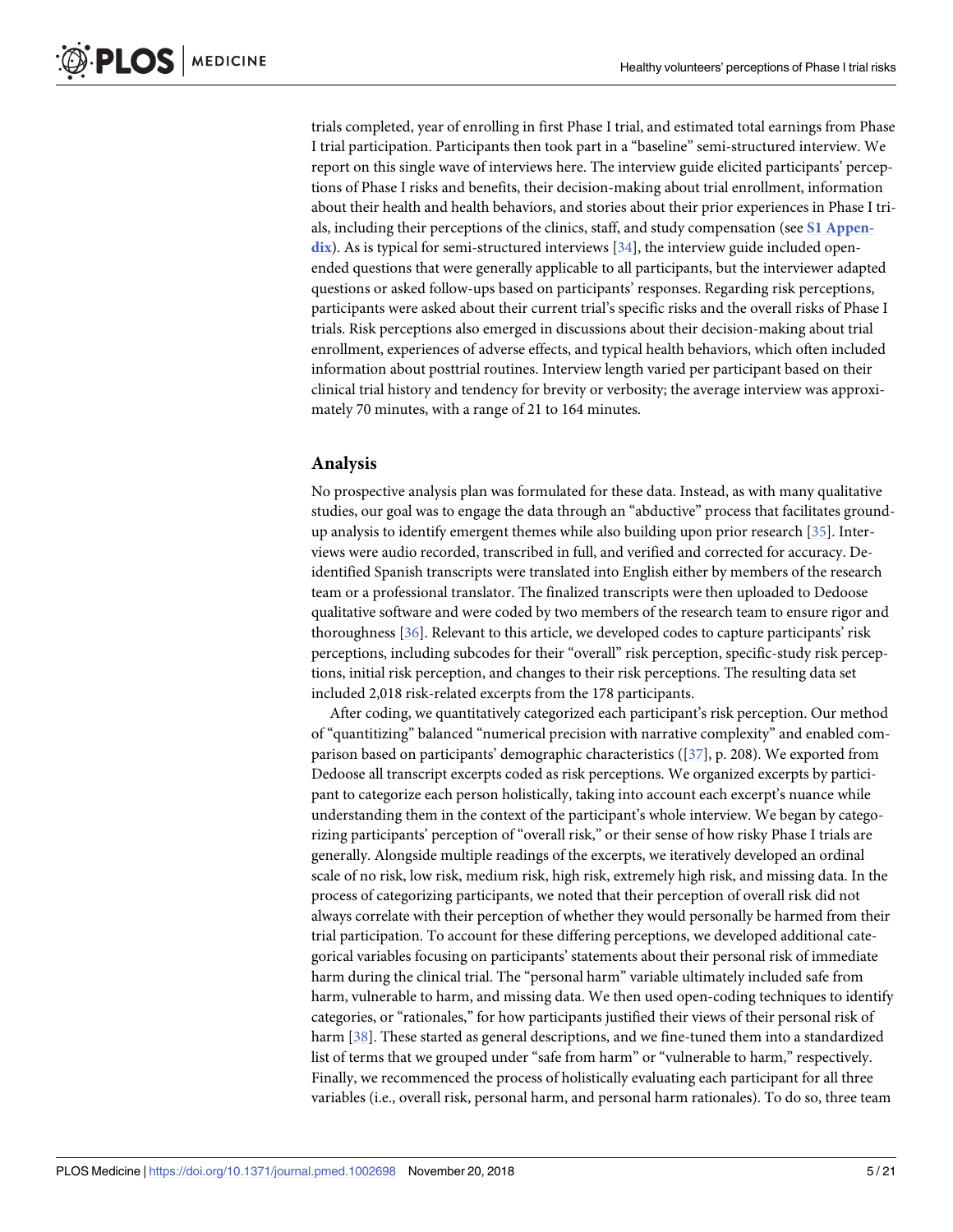<span id="page-5-0"></span>members categorized each participant independently, then met to review and adjudicate differences to come to a consensus on each participant's categorization. Once completed, these variables were entered into the project database and linked to each participant's record.

To analyze the overall risk data, we used Fisher exact tests for categorical demographic data and Jonckheere-Terpstra tests for ordinal demographic data. Jonckheere-Terpstra tests were conducted as part of the peer-review process, based on the recommendation of a test that offered more precision for ordinal demographic data. Pearson chi-squared tests were used to determine whether there were statistically significant correlations between the personal risk variables and participants' demographic characteristics. Missing data were excluded from the analysis. We report on statistical differences at the significance level  $p < 0.05$ .

# **Results**

### **Participant characteristics**

Our sample of healthy volunteers included 178 individuals from a diverse range of racial/ethnic groups, ages, educational attainments, employment statuses, household incomes, and clinical trial experience (**[Table](#page-6-0) 1**). As is typical of US Phase I trials [\[18,](#page-19-0)[39](#page-20-0)], our sample was predominantly men (74%) and from racial and ethnic minority groups (68%). Fourteen participants were interviewed in Spanish. Additionally, most participants had prior Phase I trial experience, with only 21% enrolled in their first clinical trial. More than half (51.1%) had participated in at least five Phase I trials. Collectively, participants reported having enrolled in a total of 1,948 Phase I trials (mean =  $10.9$ ; median =  $5$ ).

# **Multifaceted nature of healthy volunteers' risk perceptions**

Building on prior research on risk perceptions [\[26,27\]](#page-19-0), our analysis suggests that healthy volunteers often viewed the overall risk of Phase I trial participation differently from their own personal risk of harm. As we illustrate below, when such risk perceptions diverged, participants typically perceived their individual risk to be lower than the average Phase I trial. More than just the particular clinical trial in which they were enrolled during their interview, participants' broader trial experiences informed their perceptions. This section presents our findings from healthy volunteers' perceptions of the overall risks, their personal risk of harm, and demographic patterns in these views of risk.

# **Perceptions of the overall risk of Phase I trials**

There was wide variation in how healthy volunteers characterized the overall risk of Phase I trials, with some asserting that such studies pose negligible risk of harm and others expressing profound fear about the possibility of death or serious injury. Indeed, as we analyzed participants' risk perceptions, we found that their beliefs about the overall risk could be grouped on an ordinal scale of low, medium, high, or extremely high risk. This type of quantifying of qualitative risk perception allowed us to account for the prevalence of each view as well as explore demographic differences among groups (see below). Most participants (85 of 178) perceived the overall risk of Phase I trials as medium, followed by those who saw it as high (31 of 178), low (20 of 178), and extremely high (2 of 178) (see **[Table](#page-7-0) 2**). No participants made unqualified assertions about all Phase I trials as being without risk altogether.

Participants in our low-risk category often emphasized how safe Phase I trials are. They did not believe that very risky trials exist, primarily because they had never heard of or experienced any they considered to be more than low risk. Some participants argued that dangerous clinical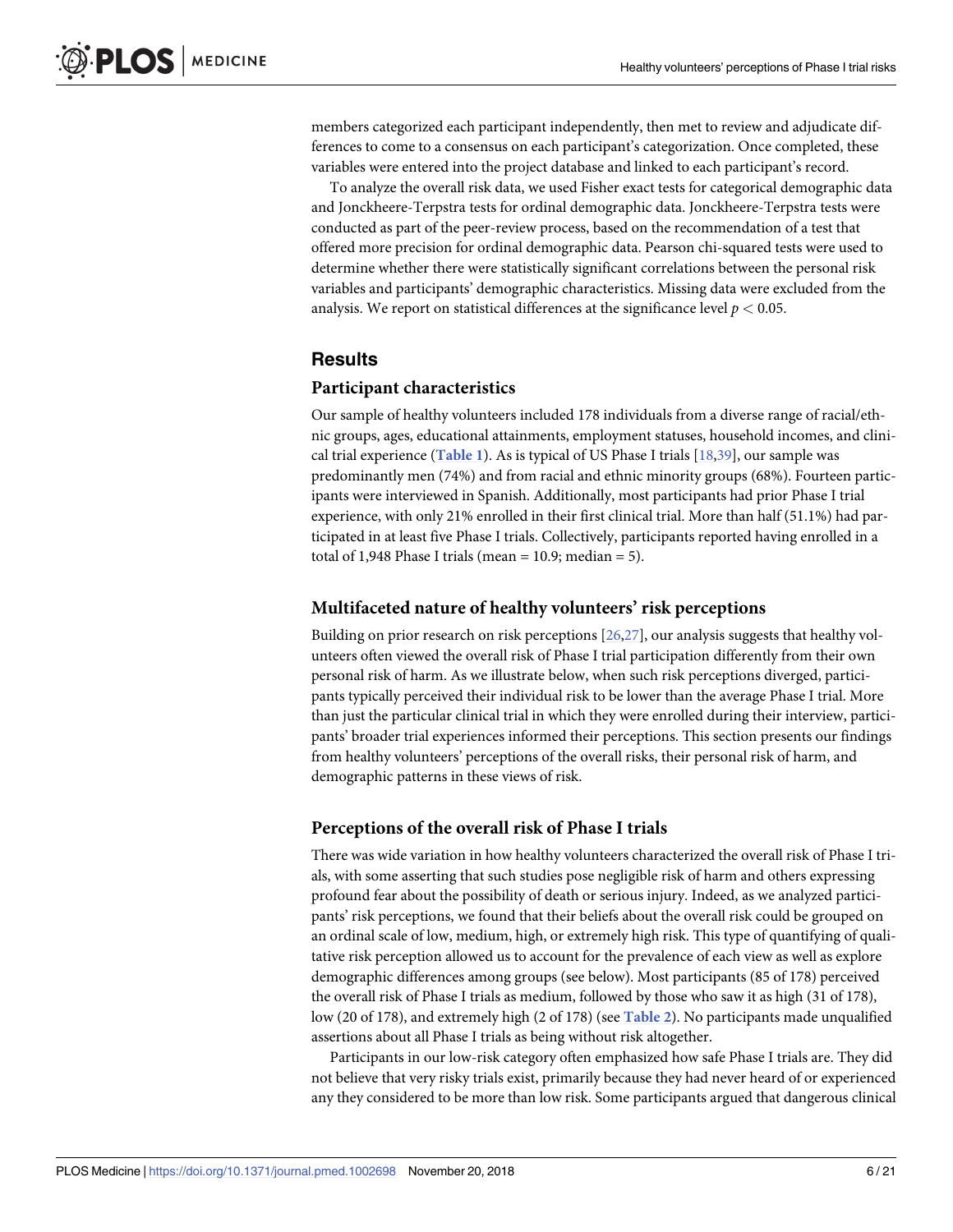<span id="page-6-0"></span>

| Demographics                                  | $\pmb{n}$      | Percent |
|-----------------------------------------------|----------------|---------|
| Gender                                        |                |         |
| Women                                         | 47             | 26.4%   |
| Men                                           | 131            | 73.6%   |
| <b>Clinical Trial Experience</b>              |                |         |
| 1 study                                       | 38             | 21.3%   |
| 2-4 studies                                   | 49             | 27.5%   |
| 5-10 studies                                  | 45             | 25.3%   |
| 11-200 studies                                | 46             | 25.8%   |
| <b>Years Since First Trial</b>                |                |         |
| Less than 1                                   | 53             | 29.8%   |
| $1 - 5$                                       | 71             | 39.9%   |
| $6 - 10$                                      | 25             | 14.0%   |
| $11 - 15$                                     | 18             | 10.1%   |
| $16 - 32$                                     | 11             | 6.2%    |
| Race/Ethnicity                                |                |         |
| Non-Hispanic white                            | 57             | 32.0%   |
| Black/African American                        | 72             | 40.4%   |
| American Indian                               | $\overline{2}$ | 1.1%    |
| Asian                                         | 6              | 3.4%    |
| Hawaiian/Pacific Islander                     | $\overline{c}$ | 1.1%    |
| More than one race                            | 13             | 7.3%    |
| Hispanic <sup>1</sup>                         | 38             | 21.3%   |
| Age                                           |                |         |
| $18 - 21$                                     | 6              | 3.4%    |
| $22 - 29$                                     | 34             | 19.1%   |
| $30 - 39$                                     | 58             | 32.6%   |
| $40 - 49$                                     | 54             | 30.3%   |
| $50+$                                         | 26             | 14.6%   |
| Household Income <sup>2</sup>                 |                |         |
| Less than US\$10,000                          | 30             | 16.9%   |
| US\$10,000 to US\$24,999                      | 52             | 29.2%   |
| US\$25,000 to US\$49,999                      | 71             | 39.9%   |
| US\$50,000 to US\$74,999                      | 13             | 7.3%    |
| US\$75,000 to US\$99,999                      | 7              | 3.9%    |
| US\$100,000 or more                           | $\bf{4}$       | 2.2%    |
| <b>Educational Attainment</b>                 |                |         |
| Less than high school                         | 12             | 6.7%    |
| High school or GED                            | 37             | 20.8%   |
| Some college                                  | 52             | 29.2%   |
| Trade/technical/vocational training           | 19             | 10.7%   |
| Associate's degree                            | 21             | 11.8%   |
| Bachelor's degree                             | 32             | 18.0%   |
| Graduate degree                               | $\sqrt{5}$     | 2.8%    |
| Employment Status <sup>3</sup>                |                |         |
| Full-time/Business owner (self-employed)      | 45             | 25.3%   |
|                                               |                |         |
| Part-time/Independent or Irregular Contractor | 60             | 33.7%   |

(*Continued*)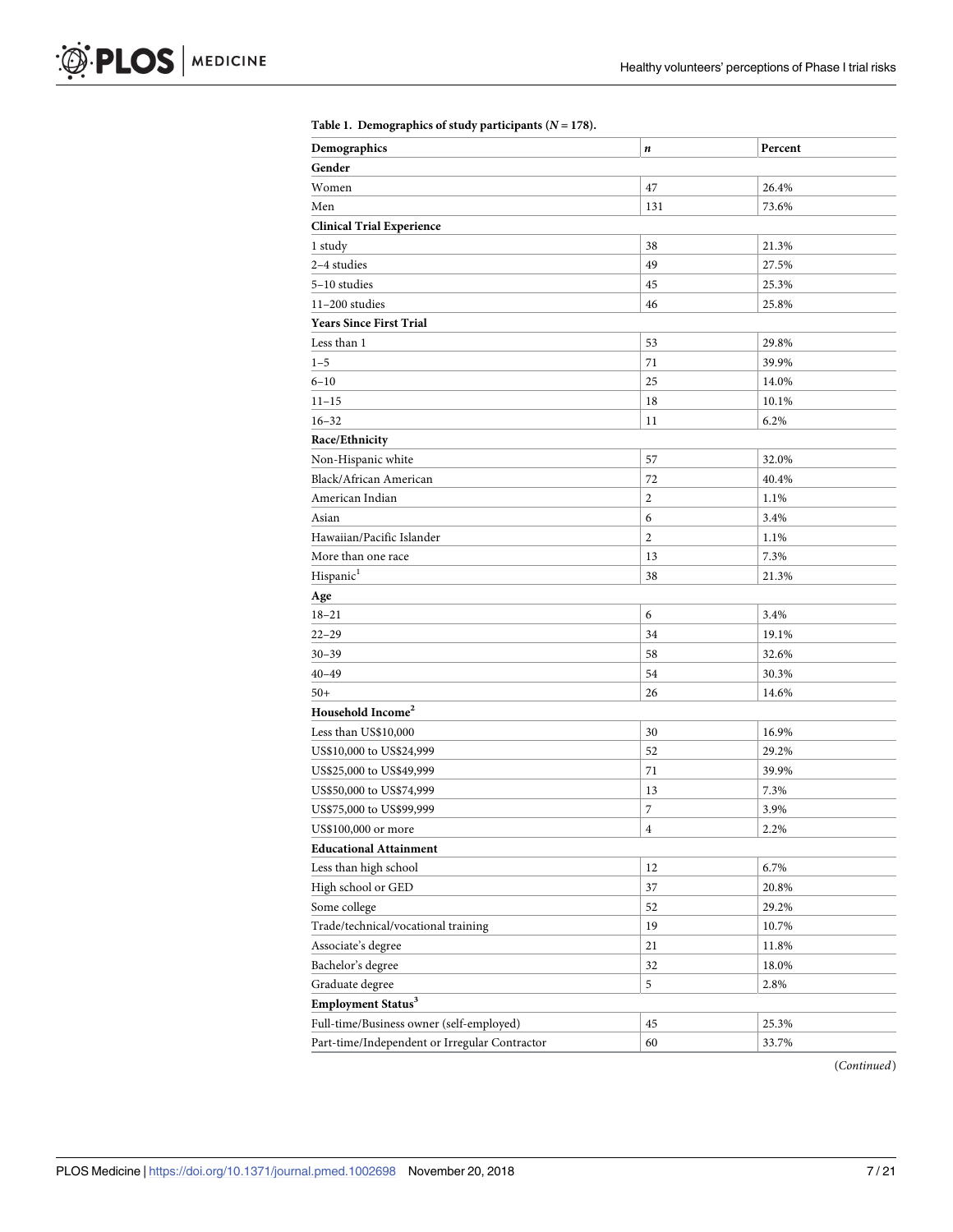<span id="page-7-0"></span>**Table 1.** (Continued)

| $\sim$<br>Demograp                             | n      | ®rcen⊾ |
|------------------------------------------------|--------|--------|
| $^{\mathrm{T}}$ Inamni<br>. Ketirea<br>Unempio | $\sim$ | 41.0%  |

<sup>1</sup>The category Hispanic is composed of all racial groups. Our sample included Hispanic individuals identifying as white, black, more than one race, American Indian, and Native Hawaiian/Pacific Islander.

<sup>2</sup>Household income was not reported by one participant.

<sup>3</sup>These data are based on consolidated definitions of each employment category that we used to standardize participants' self-reported data.

<https://doi.org/10.1371/journal.pmed.1002698.t001>

trials are not in the interest of the pharmaceutical companies developing the drugs. For example, a white man in his 40s who had participated in 20 studies explained,

Since they [pharmaceutical companies] have millions and millions of dollars riding on them, it's not very risky because they don't want to take the risk of not being able to put it on market, and they know that if participants are having bad reactions. . ., they won't be able to market it. (F2413)

Additionally, even when participants acknowledged the possibility of adverse effects, they perceived these occurrences as unconcerning problems that resolve quickly.

In comparison, participants in our medium-risk category typically thought the risk depends on the trial in which one enrolls. Rather than seeing Phase I trials overall as moderately risky, they generally envisioned a range of available trials with some being no or low risk and others being high or extremely high risk. In other words, they perceived a diverse spectrum of Phase I trial risks that average out to medium risk. The following articulation from a black man in his 30s who had participated in 20 studies epitomizes the medium-risk position:

You can't really say [overall how risky it is to participate in Phase I trials]. . . . You can't put a gauge on it because it all depends on the study you're doing and what the side effects are and whatnot. . . . So, you can't say it's risky, you can't say it's not risky. And it all depends on the individual and the study, so I can't really-, I don't know how to answer that. (F1424)

For these individuals, the uncertain and variable risks of trials ultimately balance out, reaching equilibrium at medium risk.

Unlike participants in the low- and medium-risk groups, participants who perceived the risks as high or extremely high expressed apprehension about the danger of testing investigational drugs. We found, however, that participants in the high-risk group had a more laissez-

| Risk                  | n   | Overall percent | Percent without missing data |
|-----------------------|-----|-----------------|------------------------------|
| None                  | 0   | 0%              | 0%                           |
| Low                   | 20  | 11.2%           | 14.5%                        |
| Medium                | 85  | 47.8%           | 61.6%                        |
| High                  | 31  | 17.4%           | 22.5%                        |
| <b>Extremely High</b> | ◠   | 1.1%            | 1.5%                         |
| <b>Missing</b>        | 40  | 22.5%           |                              |
| Total                 | 178 |                 | $n = 138$                    |

| Table 2. Perception of overall risk. |  |  |  |  |
|--------------------------------------|--|--|--|--|
|--------------------------------------|--|--|--|--|

<https://doi.org/10.1371/journal.pmed.1002698.t002>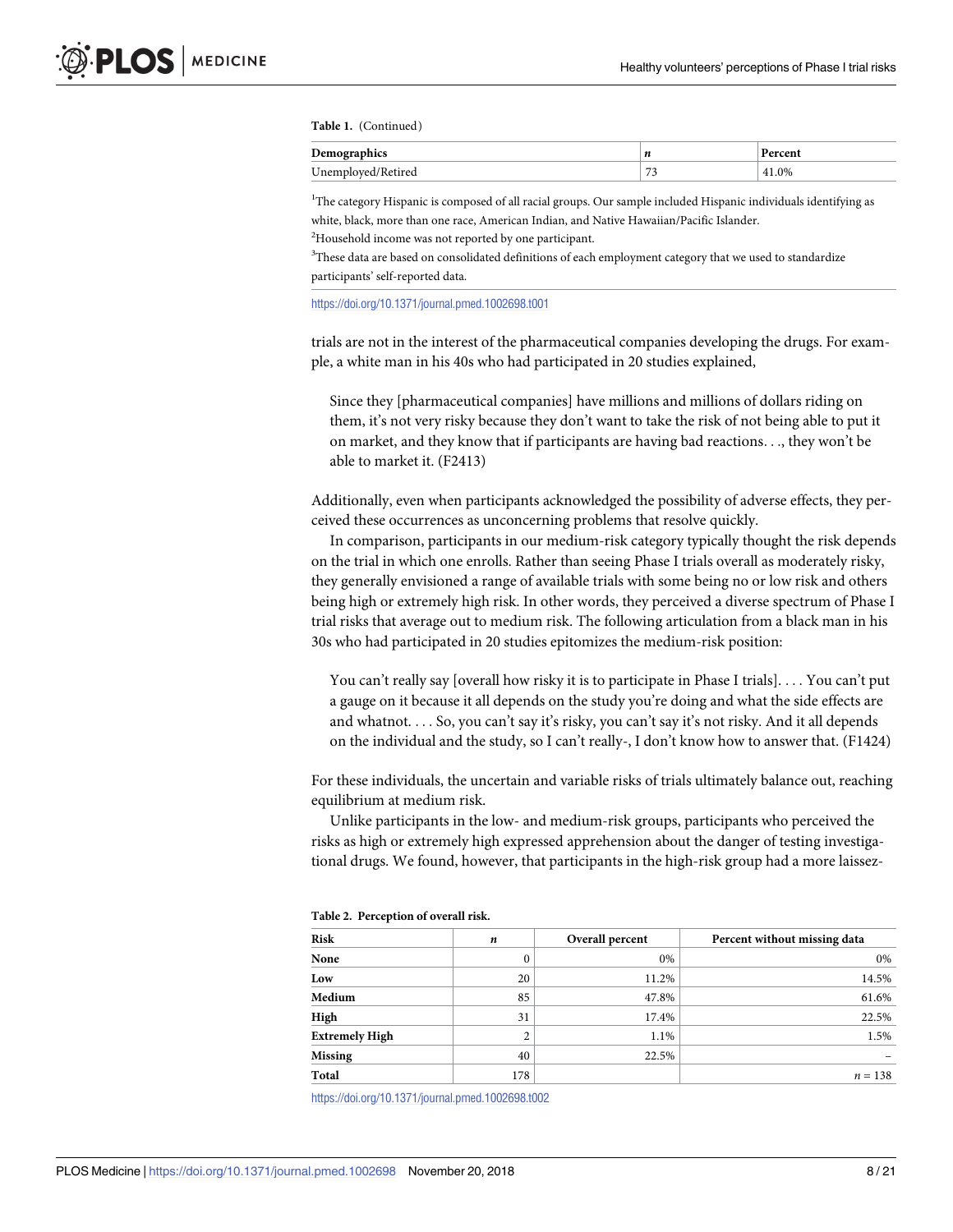<span id="page-8-0"></span>faire attitude toward those risks than did the participants in the extremely high-risk group. For example, we classified in the high-risk group an African American man in his 20s who had participated in three Phase I trials. He said,

I think it's very risky. I mean, I just took a chance and maybe I shouldn't have took a chance because maybe let's say that, you know, I wasn't fortunate enough to be here sitting with you here right now. I mean, let's say I was in the study and then something weird happened, like my body reacted weird to a medicine, and then, you know, I died or like I'm in a wheelchair or something's wrong with me. But—I don't know—it's just your own risk. It's like, it's up to you, you know, if you want to do it. (F1318)

In contrast, we categorized in the extremely high-risk group a Hispanic man in his 20s who was in his first study. He believed that being harmed in Phase I trials is almost inevitable:

And it's a very high risk when they make you sign papers, consent forms, you know. . . . When you're signing papers, it's for a reason. If you're signing a paper where you can't sue them if you die or whatever, then that's real. You know, that's at your own risk, you know, that's-that's-that's-that's a red light, you know. So, I do look at this as playing with fire. And you can only play with fire so long before you get burned. . . . So that's why I think it's a huge risk. From a scale of one to a hundred, it's at a hundred. (F1110)

Participants in the high-risk and extremely high-risk groups viewed the magnitude of Phase I risks to be of great concern without any articulation that some trials are no or low risk. The two groups of participants deviated in that those who thought of trials as high risk discussed their participation as a "choice" they voluntarily made, whereas the extremely high-risk group emphasized the desperate economic circumstances that forced them to accept risks that made them deeply uncomfortable.

#### **Demographic differences in overall risk perception**

The process of categorizing healthy volunteers' perceptions of overall risk allowed comparison among groups and exploration of how sociodemographic differences influenced their views (**[Table](#page-9-0) 3**). Generally, there were few demographic patterns in participants' risk perceptions. For example, gender, race, educational attainment, employment status, and household income did not play a statistically significant role in participants' risk perceptions. We did, however, find that participants who were in their first year of participating in clinical trials were more likely to see clinical trials as higher risk overall than those who had been enrolling in studies longer (Jonckheere-Terpstra = −2.433, *p* = 0.015).

We also found statistically significant differences based on minority status and Hispanic ethnicity (respectively, Fisher exact test, *p* = 0.016; Fisher exact test, *p* = 0.008). Race alone did not generate any statistically significant difference (chi-squared  $= 1.594$ ,  $p = 0.451$ ), but this appears to be because the racial category of "white" included both Hispanic and non-Hispanic participants. When we analyzed participants in the binary groups of non-Hispanic whites and minorities (i.e., all other racial and ethnic groups combined), we found a statistically significant difference in risk perceptions: minorities viewed clinical trials as higher risk than did non-Hispanic white participants (28.6% versus 14.9%). Additionally, Hispanic participants viewed clinical trials as higher risk overall than non-Hispanics (37.9% versus 20.2%). Thus, the key sociodemographic variables that explain differences in perceptions of overall risks were experience in clinical trials, minority status, and Hispanic ethnicity.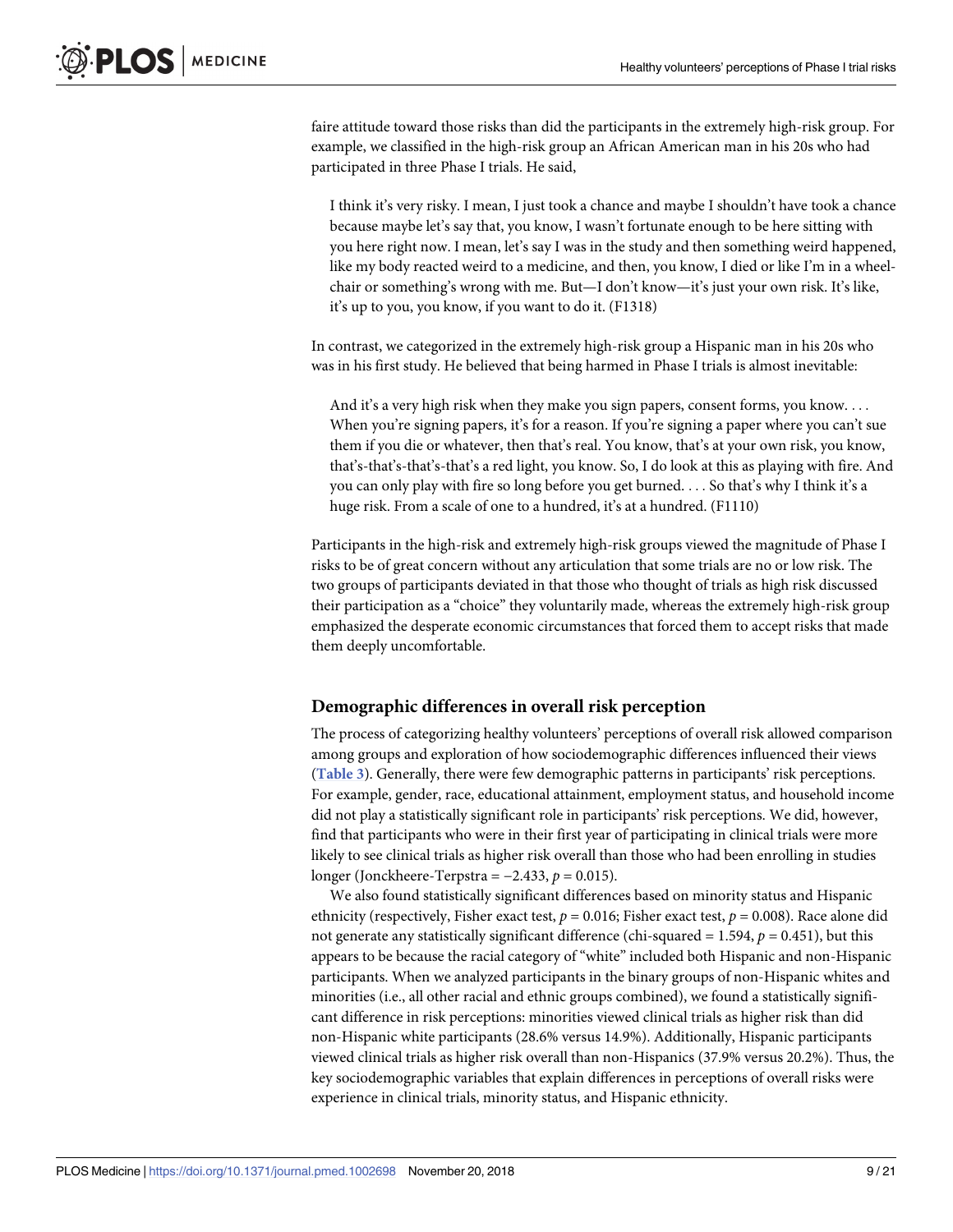#### **[Table](#page-8-0) 3. Demographic differences in perceptions of overall risk.**

**MEDICINE** 

<span id="page-9-0"></span>**PLOS** 

| Demographics               | Low                          | Medium           | High and<br><b>Extreme</b> | Number | <b>Number Total</b> | $J-T$    | $p$ -value |       |
|----------------------------|------------------------------|------------------|----------------------------|--------|---------------------|----------|------------|-------|
| Gender                     |                              |                  |                            |        |                     |          |            |       |
| Men                        | 14<br>$(13.3\%)$             | 64<br>$(61.0\%)$ | 27<br>(25.7%)              | 105    | 138                 |          |            | 0.603 |
| Women                      | 6<br>$(18.2\%)$              | 21<br>$(63.6\%)$ | 6<br>$(18.2\%)$            | 33     |                     |          |            |       |
| <b>Minority Status</b>     |                              |                  |                            |        |                     |          |            |       |
| Non-white or Hispanic      | 8<br>$(8.8\%)$               | 57<br>$(62.6\%)$ | 26<br>$(28.6\%)$           | 91     | 138                 |          | $0.016*$   |       |
| Non-Hispanic white         | 12<br>(25.5%)                | 28<br>$(59.6\%)$ | 7<br>$(14.9\%)$            | 47     |                     |          |            |       |
| Ethnicity                  |                              |                  |                            |        |                     |          |            |       |
| Hispanic or Latino         | $\mathbf{0}$<br>$(0.0\%)$    | 18<br>$(62.1\%)$ | 11<br>$(37.9\%)$           | 29     | 138                 |          | $0.008*$   |       |
| Non-Hispanic               | 20<br>(18.3%)                | 67<br>(61.5%)    | 22<br>$(20.2\%)$           | 109    |                     |          |            |       |
| Education                  |                              |                  |                            |        |                     |          |            |       |
| High School or Less        | $\overline{4}$<br>$(10.3\%)$ | 25<br>$(64.1\%)$ | 10<br>$(25.6\%)$           | 39     | 138                 | $-0.691$ | 0.490      |       |
| More than High School      | 16<br>$(16.2\%)$             | 60<br>$(60.6\%)$ | 23<br>$(23.2\%)$           | 99     |                     |          |            |       |
| Employment                 |                              |                  |                            |        |                     |          |            |       |
| No Full-time Employment    | $18\,$<br>$(15.8\%)$         | 68<br>$(59.6\%)$ | $28\,$<br>$(24.6\%)$       | 114    | 138                 | 0.221    | 0.825      |       |
| Full-time Employment       | $\overline{2}$<br>$(8.3\%)$  | 17<br>$(70.8\%)$ | $5(20.8\%)$                | 24     |                     |          |            |       |
| Income                     |                              |                  |                            |        |                     |          |            |       |
| $\leq$ US\$25,000          | $10\,$<br>$(15.4\%)$         | 39<br>$(60.0\%)$ | $16\,$<br>$(24.6\%)$       | 65     | 137                 | 0.03     | 0.974      |       |
| $>$ US\$25,000             | $10\,$<br>$(13.9\%)$         | 45<br>$(62.5\%)$ | 17<br>$(23.6\%)$           | 72     |                     |          |            |       |
| <b>Trial Participation</b> |                              |                  |                            |        |                     |          |            |       |
| First Year                 | 3<br>$(8.3\%)$               | 19<br>$(52.8\%)$ | $14\,$<br>$(38.9\%)$       | 36     | 138                 | $-2.433$ | $0.015*$   |       |
| Beyond First Year          | 17<br>(16.7%)                | 66<br>(64.7%)    | 19<br>$(18.6\%)$           | 102    |                     |          |            |       |

*\**Indicates statistically significant results ( $p < 0.05$ ).

Categorical data are presented as number (%); *p*-values were obtained by Fisher exact test.

Ordinal data are presented as number (%); *p*-values were obtained by J-T tests.

Abbreviation: J-T, Jonckheere-Terpstra.

<https://doi.org/10.1371/journal.pmed.1002698.t003>

# **Perceptions of personal risk of harm**

Participants' perceptions of the overall risks of trials often operated independently from their beliefs about their personal risk of being harmed. While participants acknowledged the possibility they personally could be harmed in a Phase I trial, they had differing views on the likelihood of that occurring. Specifically, we were able to classify 154 (86%) of our 178 participants as believing either (1) that they are safe from harm or (2) that they are vulnerable to being harmed during a clinical trial (**[Table](#page-10-0) 4**). Of these 154 participants, 97 articulated the belief that they would be safe from harm, whereas 57 felt vulnerable to being harmed. We found that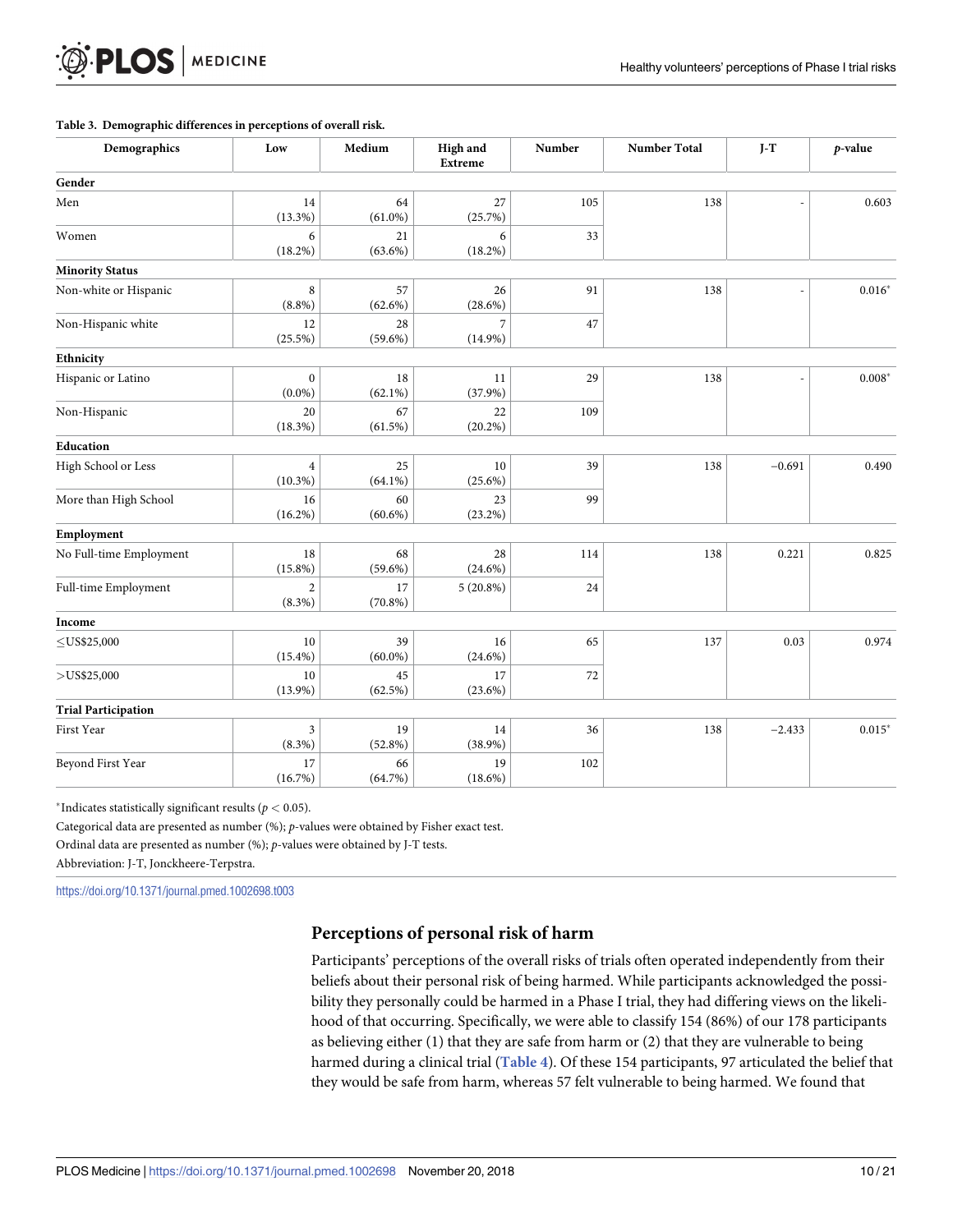<span id="page-10-0"></span>

| Perception                | n   | Overall percent | Percent without missing data |
|---------------------------|-----|-----------------|------------------------------|
| Safe from Harm            | 97  | 54.5%           | 63.0%                        |
| <b>Vulnerable to Harm</b> | 57  | 32.0%           | 37.0%                        |
| <b>Missing Data</b>       | 24  | 13.5%           |                              |
| Total                     | 178 |                 | $n = 154$                    |

| Table 4. Perception of personal risk of harm. |  |
|-----------------------------------------------|--|
|-----------------------------------------------|--|

<https://doi.org/10.1371/journal.pmed.1002698.t004>

participants provided rationales for these beliefs based on their understanding of study risks, level of trust in the research clinics, decisions about studies, and personal or vicarious prior trial experience. We illustrate each of these factors below, according to participants' perceptions of their personal risk of harm.

# **Safe from harm**

Participants who felt safe from harm in Phase I trials gave a variety of rationales for this risk perception: they dismissed the seriousness of harms that could occur ("nonchalant"), felt the odds were in their favor ("low odds"), trusted the research clinic would protect them from harm ("trusting"), believed their own good health would keep them safe ("invincible"), asserted they enrolled only in safe studies ("discriminating"), claimed they would withdraw from a study if they had an adverse effect ("willing to quit"), engaged in health behaviors they believed reduced trial risks ("risks are eliminated"), and judged risk based on positive past experiences ("prior evidence"). **Table 5** shows the prevalence of these participant rationales for what kept them safe from harm. These categories were not discrete, and individuals often used multiple rationales to justify their risk perception.

Most participants in this group (74 of 97) expressed nonchalance about the seriousness of Phase I trial risks. This manifested not in a denial of the possibility of experiencing adverse effects but in the view that these symptoms were not harmful. For example, when asked about the risks of the trial in which he was currently enrolled, a Hispanic man in his 20s who had participated in six studies replied,

Just side effects, but I mean, they'll go away once you're done. . . . You'll have side effects if, you know, if you keep taking them [the medication], but once you stop taking them, your body goes back to how it was. (F3428)

Twelve participants thought that the odds of being harmed did not warrant concern. This was voiced by a white man in his 20s who had participated in seven studies:

| <b>Rationale for Belief</b> | $n=97$ | Percent |
|-----------------------------|--------|---------|
| Nonchalant                  | 74     | 76.3%   |
| Low odds                    | 12     | 12.4%   |
| Trusting                    | 55     | 56.7%   |
| Invincible                  | 24     | 24.7%   |
| Discriminating              | 55     | 56.7%   |
| Willing to quit             | 8      | 8.2%    |
| Risks are eliminated        | 23     | 24.7%   |
| Prior evidence              | 44     | 45.4%   |

**Table 5. "Safe from harm" participants.**

<https://doi.org/10.1371/journal.pmed.1002698.t005>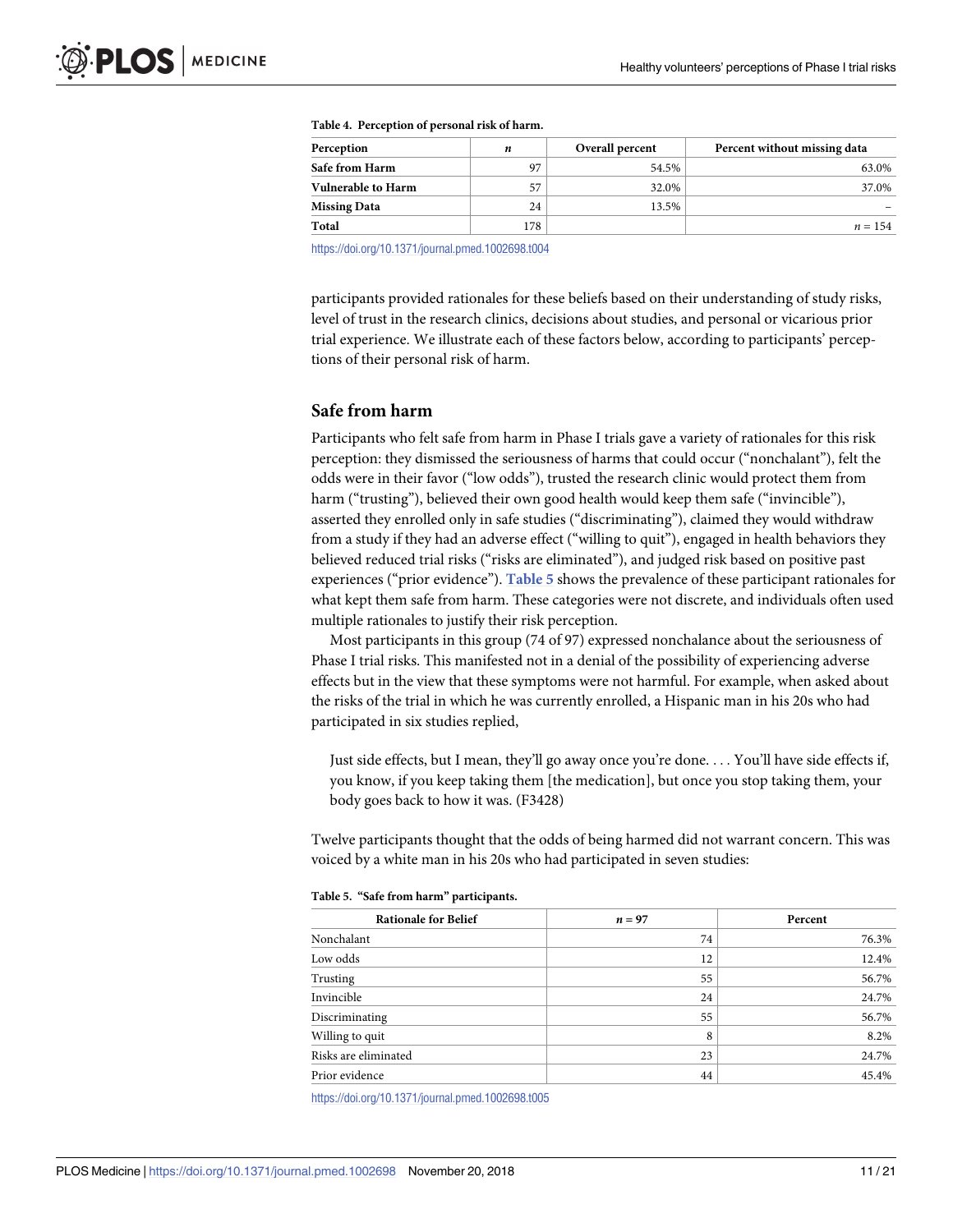You know, they're gonna give you [i.e., they list on the consent form] every effect. You know, they'll say a side effect is death. [laughs] That doesn't really deter me 'cause I don't think the odds are that's gonna happen. (P1402)

In addition, many participants who thought they would be safe from harm (55 of 97) justified this belief through their trust in the clinics and/or the larger research enterprise. For example, a white woman in her 30s who had participated in 45 studies claimed,

[For people who have never participated,] Everybody's like, "Oh, you're gonna get this [side effect], you're gonna get-," you know. But then at the same time, I'm like you're in the facility with doctors, nurses, and there is really-, you know, nothing can happen to you. And I don't think they really would, you know, put a really bad drug out there to where, you know, something's gonna happen to you. (F2410)

In each of these cases, participants perceived that the studies themselves or the research oversight ensured that they would not be harmed.

In addition to evaluating the inherent risks of Phase I trials, many participants thought they were safe from harm in studies because of their own good health or their behaviors. A quarter of these participants (24 of 97) seemed to suggest they were invincible to trial risks. A Hispanic man in his 30s who had participated in 20 studies illustrated this viewpoint:

And in any one of the cases that I've done [studies], that I've taken myself into, you know, the-the-the mouth of the lion, you could say, I've had to trust that my body will take me there [and] that I'm healthy enough to not have complications. Yes, that may be naïve. Yes, I may be full of bravado by saying, you know, "I'm Superman." But it's helped me out so far. . . . I've never had complications throughout, you could say, the-the decade or so that I've done this. (F1425)

Additionally, more than half (55 of 97) of the participants felt safe from harm based on their reported ability to discriminate between studies and to enroll only in those they deemed safe. This can be seen in how an African American man in his 30s who had participated in 16 studies described his decision-making:

I do the ones that has little to no risk. You know, I've actually been explained studies after I call it in to facilities [i.e., research clinics] and they told me the possible risk. Or if I hear the medication, I ask them what it's for, and if it sounds like something that-that might have a cause and effect on, you know, my body or my mind, then I-, you know, if I feel too iffy about it, so to speak, I wouldn't participate. (F1439)

Several participants (8 of 97) also claimed they were ultimately safe from harm because they would withdraw from a study should any negative effects occur. For example, a white man in his 50s who had participated in 25 studies declared,

If I start having really bad side effects that are listed, I would not hesitate to quit. . . . Like they say [you could have] dizziness, fainting, vomiting, diarrhea, [so] if I had anything serious start, I would drop [out of the study]. (F2409)

Others thought that their health behaviors, such as their diet or exercise, also contributed to making it through a clinical trial unscathed. Specifically, 23 of 97 participants believed they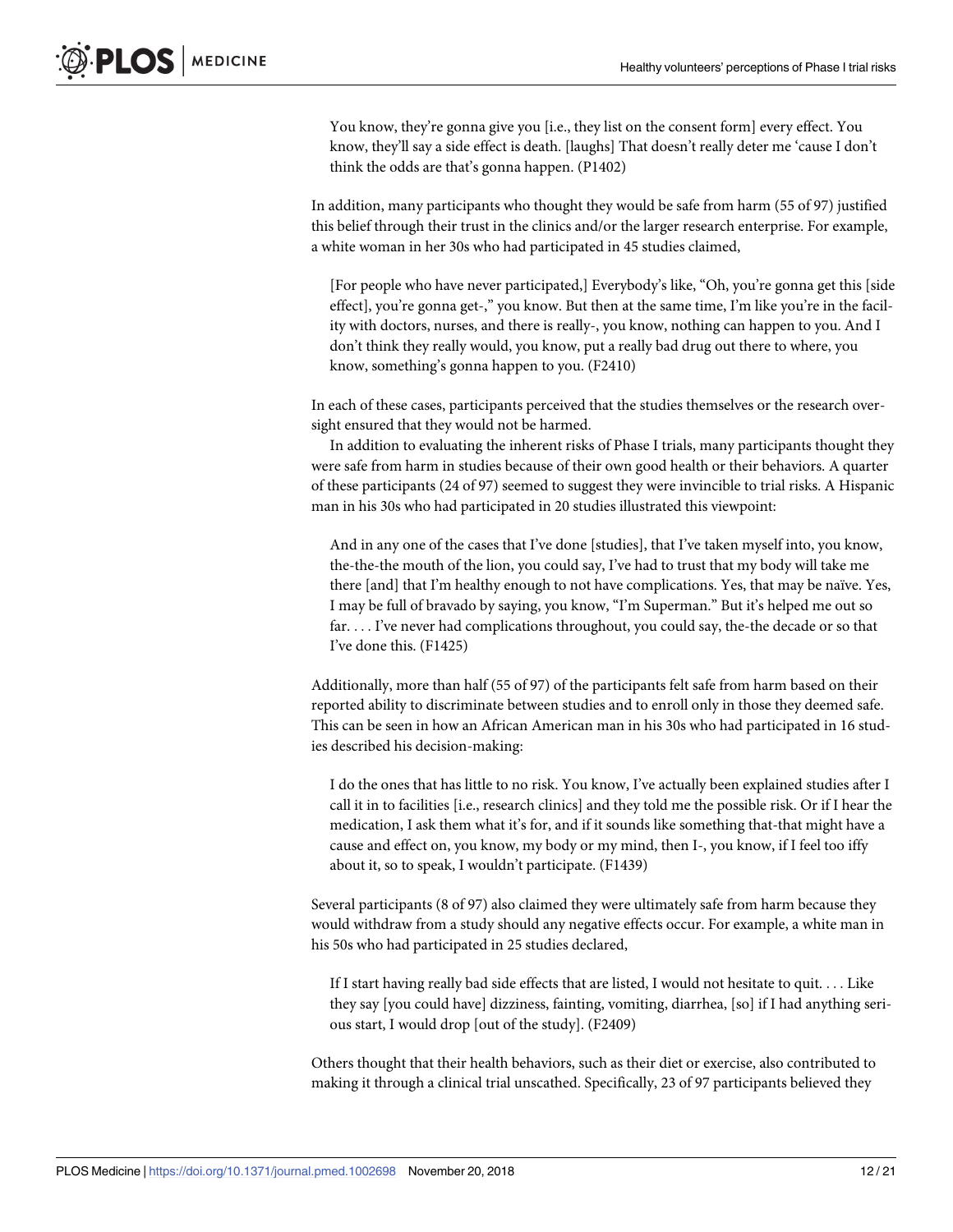<span id="page-12-0"></span>could eliminate the risk of harm by flushing the investigational drugs out of their bodies, eating a healthy diet, or consuming vitamins or supplements. For instance, a Hispanic man in his 30s who had participated in 10 studies explained why he was not concerned about being harmed,

Just because like I know when I go home, I'm going to live this healthy lifestyle. You know, just eating really good, lots of vegetables, greens, and I do kind of like these herbal remedies, like, to detox and to lower my cholesterol and everything. (F3461)

In each of these instances, participants assumed that they were personally shielded from harm (even if others could be harmed in the same trials) or that they could mitigate harm through the choices they made about studies or by managing their health.

A final factor in why 45% of the participants (44 of 97) believed they were safe from harm in studies was based on their own or others' prior experiences in Phase I trials. Illustrating this view, a Hispanic man in his 40s who had participated in six studies said,

I haven't been concerned [about the risk] to this day because I'm aware of what the effects of the medications are when one participates in a clinical study. And I know some of those reactions can be bad for your health, you know, but I have not experienced anything severe, nothing serious to this day, so I have no concerns about it. (F3427, translation from Spanish)

Additionally, because most Phase I trials require a confinement period, participants had met other healthy volunteers who had enrolled in many more studies over a much longer period of time [[40](#page-20-0)]. The health of these study "veterans" also served as proof that participants would be safe from harm. A Hispanic woman in her 40s who had participated in three studies professed,

I ended up finding, you know, a guy. He's been here [participating in studies] like for 15 years. I said, "Oh, you still look normal.". . . So, and everybody that I see here [at the research clinic], I mean, I don't see, you know, anything wrong [with them]. They keep coming back, so obviously for one reason or another, I mean, it looks like they're maintaining healthy [sic] and the medicine's not that big of a deal. I don't know. That's now my aspect of seeing things. (F3315)

In these instances, participants used this prior experience as evidence that they would not be harmed by enrolling in Phase I trials.

# **Vulnerable to harm**

For the 57 out of 178 participants who believed they were personally vulnerable to harm from their Phase I trial participation, there was variation in how they assessed their vulnerability. Some expressed great concern about being injured while others were quite uncertain what might happen to them. As rationales for their beliefs, they typically focused on the possibility that they could experience distressing adverse effects ("susceptible"), their reaction to the study drug was impossible to predict ("incalculable"), the clinics might not be fully trustworthy ("distrusting"), and/or their prior experience with adverse effects indicated that problems in studies routinely occur ("personal experience"). These were not mutually exclusive categories, and individuals provided multiple rationales to explain their vulnerability to harm (**[Table](#page-13-0) 6**).

Nearly 60% of participants who felt vulnerable to harm (34 of 57) expressed concern about their personal susceptibility to clinical trial risks, either articulating the conviction that any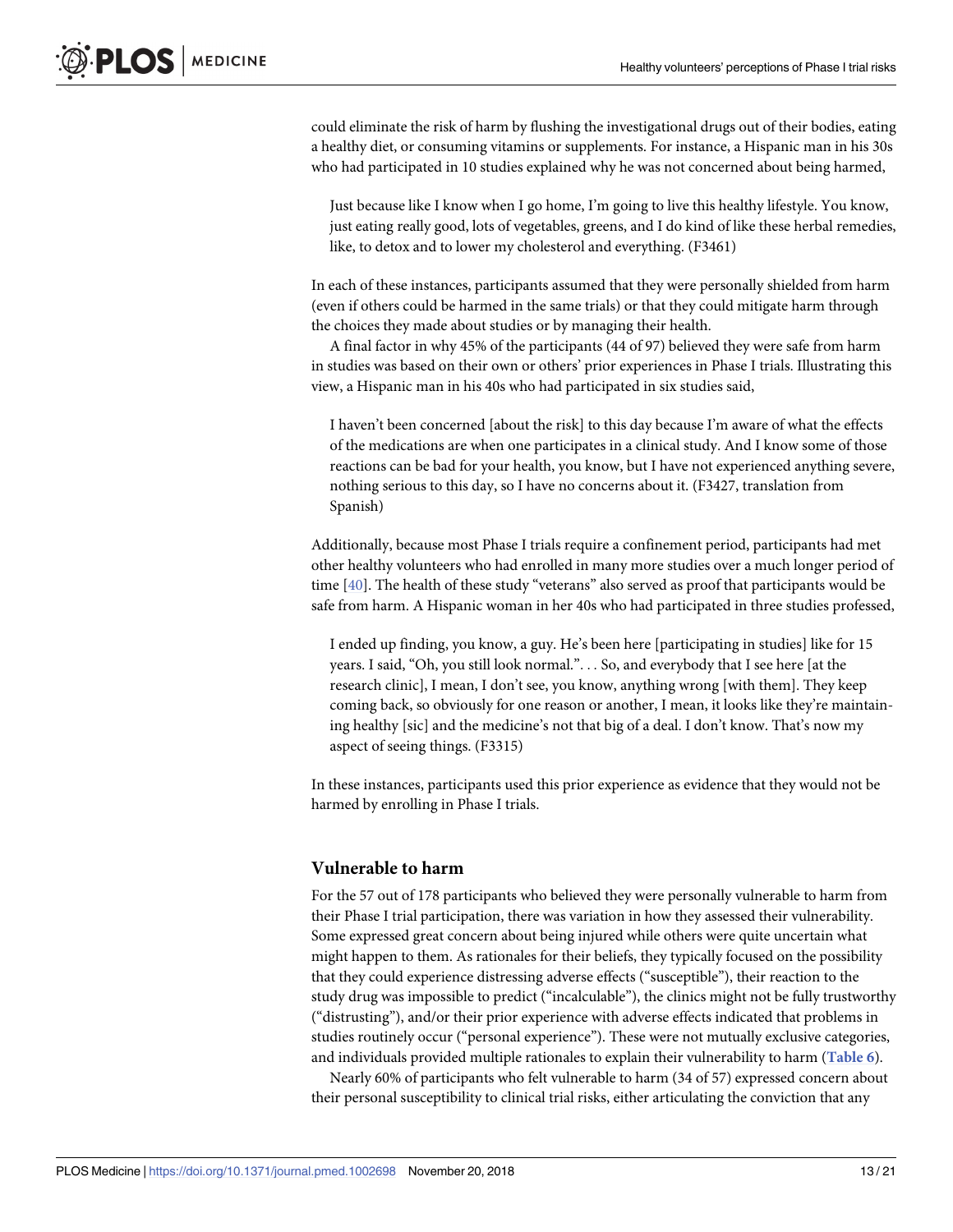| <b>Rationale for Belief</b> | $n=57$ | Percent |
|-----------------------------|--------|---------|
| Susceptible                 | 34     | 59.6%   |
| Incalculable                |        | 19.3%   |
| Distrusting                 | 18     | 31.6%   |
| Personal experience         | 20     | 35.1%   |

#### <span id="page-13-0"></span>**[Table](#page-12-0) 6. "Vulnerable to harm" participants.**

<https://doi.org/10.1371/journal.pmed.1002698.t006>

study poses the threat of harm or that any experience of side effects is unwanted and concerning. An example of the former came from a Hispanic man in his 30s:

Every time you do it [enroll in a clinical trial], you're taking some risk. . . . Like, I've come in here like seven times, but I mean, each time I'd do it, I was like, you know, "I know I'm taking like a risk coming in here," you know. Like, even the doctors tell you. . . there's a chance if you're allergic to it, you could die, you know. . . . It's definitely not for somebody if you're like really obsessed with your own mortality, you know. And I don't see how you cannot be. (F3459)

This participant's anxiety about the possibility of dying was palpable in the interview, but even when other participants were not focused on the risk of death, they expressed concern about adverse effects. An African American man in his 20s who had participated in four studies proclaimed,

I really don't want none [side effects], to be honest with you, but maybe a slight headache or something like that. But that's it. I don't want no nausea, you know, nothing that's going to make me vomit, diarrhea, nothing, nothing crazy like that. (P1301)

This view is in contrast to the participants who thought of themselves as safe from harm and were nonchalant about these very same side effects of vomiting or diarrhea. In other words, the view of personal harm is not necessarily anchored to specific symptoms but could instead be based on whether participants perceive those symptoms as signs of harm.

A smaller portion of participants in this subsample (11 of 57) found it difficult to predict what might happen to them, and this uncertainty was the basis for their sense of vulnerability to harm. For example, a Hispanic man in his 40s in his first study explained,

They're using you to, you know, find out any adversity towards the medication. . . . They're using humans, you know, instead of using the mouse, mice. . . And so, you know, it carries some type of risk 'cause. . . you don't really know what type of side effect that you're going to get until you actually do it. 'Cause, you know, you're not. . . a future reader, you know, so you can't foretell the future until it happens. (F1126)

Other participants stated that trial consent forms detail what could happen, but there is no way to know what will actually happen. This led to some anxiety as they waited to see whether any symptoms would manifest during a trial.

A notable minority of participants who felt vulnerable to being harmed in a clinical trial (18 of 57) expressed distrust in Phase I research clinics or in the larger system of research oversight. A Hispanic man in his 30s enrolled in his first trial confided,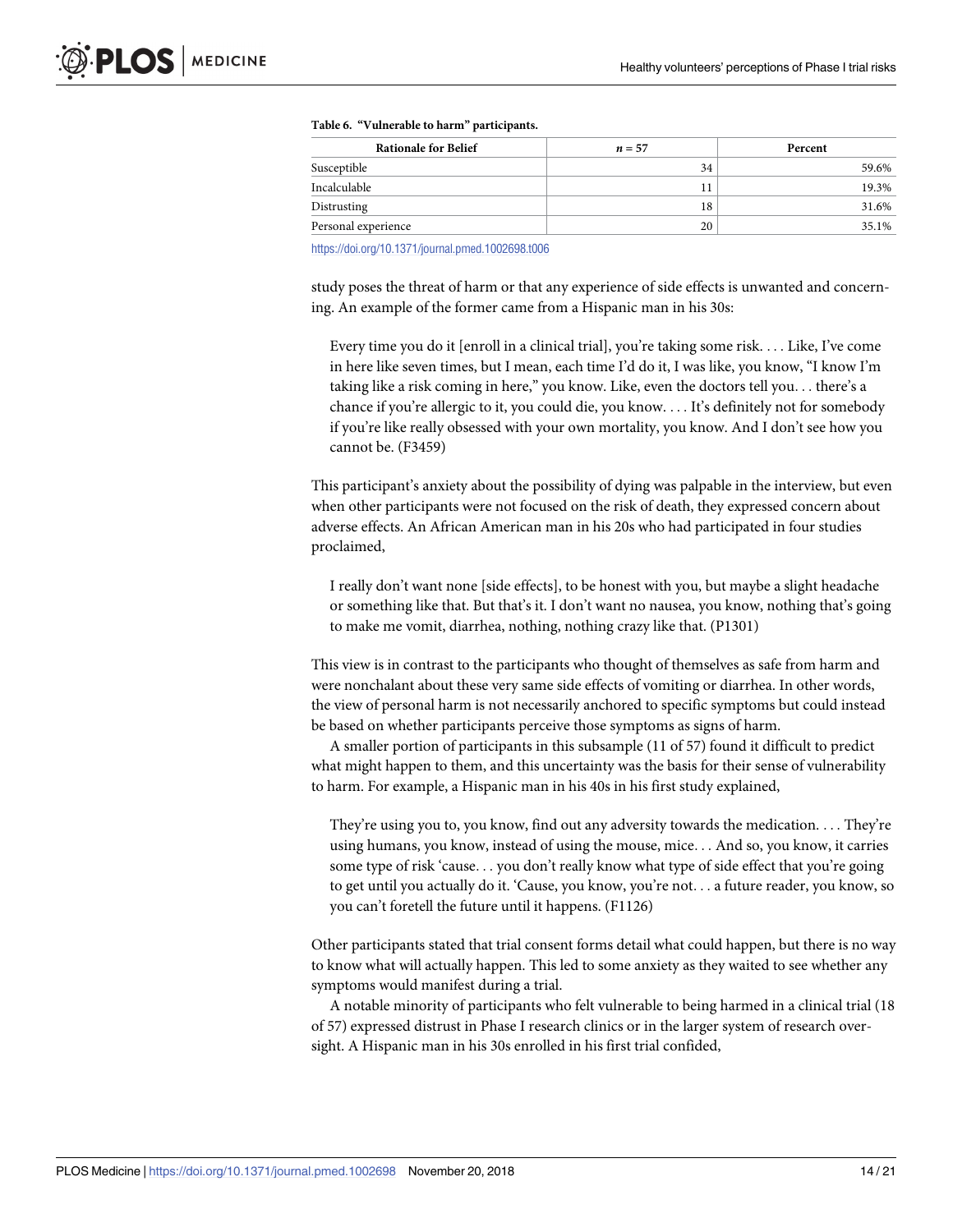<span id="page-14-0"></span>There's rumors going around that other people are sick in here right now. . . Staff's been saying nothing been in here deadly, [that] nobody's gotten too sick, you know. And I feel like some people will be telling the truth, and they could be telling the truth because. . . they're telling me only what *they* know. And then some people could be just telling you because they need obviously—you know, for them to get paid—they need people coming here to get studies. So, a person would lie to you in a heartbeat. Can't trust everybody. (F1110)

Participants like this had concerns that consent forms contained only partial information or that the clinic's financial bottom line took priority over participants' safety.

Many of the participants concerned about being harmed in studies (20 of 57) based this worry on their prior experiences or on adverse effects they had witnessed or heard about happening to other healthy volunteers. As one such example, an African American woman in her 30s enrolled in her first trial commented,

When I came into the study,. . . I was told like about 50 to 60% of people actually see the side effects. So I-I guess I didn't go into it thinking, "Okay, I'll be the percentage that *doesn't* get side effects." I assumed the worst, that I *would* get the side effects, so it didn't really surprise me [that I did]. . . I think I would look at it the same way for the next study. (F2109)

In other words, the experience of having unpleasant, even if only short-term, adverse effects made some participants feel more vulnerable to this happening in any Phase I trial.

#### **Beliefs about personal harm relative to perceptions of overall risk**

As might be expected, participants' perceptions of the overall risks of trial participation and their perceptions of their personal risk of harm were correlated (chi-squared = 34.041, *p <* 0.0001) (**[Table](#page-15-0) 7**). Specifically, all participants who thought trials were low risk believed they were safe from harm, and all those who perceived trials to be extremely high risk felt vulnerable to harm. The remaining participants who viewed trials as being medium or high risk did not have a clear pattern distinguishing them from each other in their belief about personal harm. Some believed they were safe from harm while others felt vulnerable to harm. Those who thought they were safe from harm were particularly likely to use rationales appealing to their own health or health behaviors to explain why they would not be harmed while others participating in Phase I trials might be. Indeed, 74% of the participants who felt safe from harm despite perceiving trials as medium or high risk overall (46 of 62) believed that they could identify and enroll exclusively in low-risk studies. Interestingly, even for those participants who felt vulnerable to harm, 72% (41 of 57) had narratives that described similar techniques of avoiding risky studies and engaging in health behaviors to reduce their risk.

#### **Demographic differences in beliefs about personal harm**

There were no statistically significant demographic differences in how participants perceived their personal risk of harm (**[Table](#page-16-0) 8**).

# **Discussion**

Similar to prior research on risk perceptions [\[26\]](#page-19-0), our findings demonstrate that risk perception is multifaceted, with healthy volunteers perceiving the overall risks of clinical trials and the risks of personal harm as generally different. The majority of our participants characterized Phase I trials to be medium or high risk, but most nonetheless assumed they were personally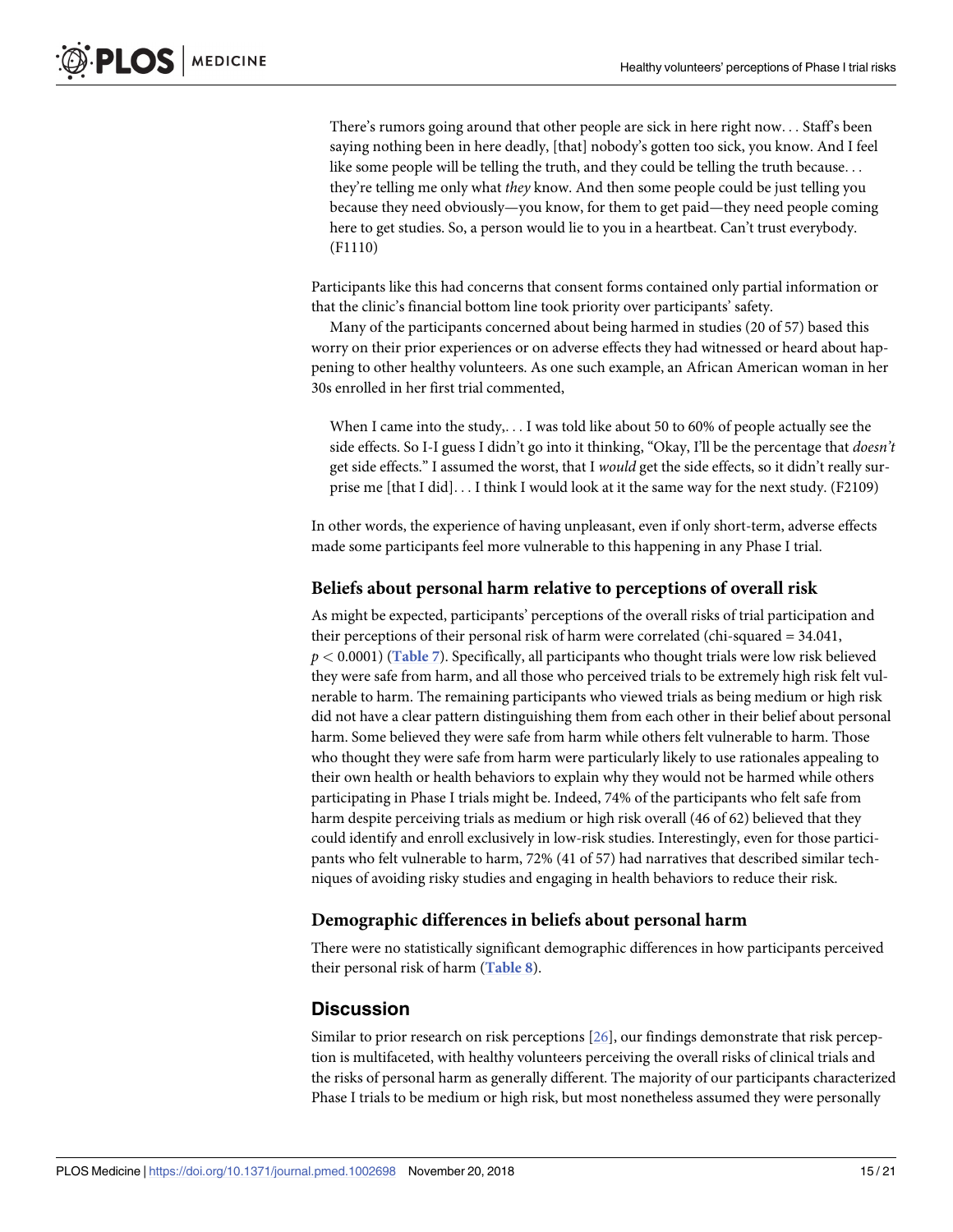| <b>Risk Perceptions</b>          | Safe from Harm<br>$n = 97$ (% of group) | <b>Vulnerable to Harm</b><br>$n = 57$ (% of group) | <b>Missing Personal Risk Data</b> |
|----------------------------------|-----------------------------------------|----------------------------------------------------|-----------------------------------|
| Low                              | $20(20.6\%)$                            | $0(0.0\%)$                                         | $\Omega$                          |
| Medium                           | 54 (55.7%)                              | $22(38.6\%)$                                       | $\mathbf Q$                       |
| High                             | $8(8.2\%)$                              | $22(38.6\%)$                                       |                                   |
| <b>Extremely High*</b>           | $0(0.0\%)$                              | $2(3.5\%)$                                         | $\Omega$                          |
| <b>Missing Overall Risk Data</b> | 15 (15.5%)                              | $11(19.3\%)$                                       | 14                                |

#### <span id="page-15-0"></span>**[Table](#page-14-0) 7. Distribution of perceptions of personal risk of harm by perceptions of overall risk.**

�Because of small sample size, chi-squared testing was done by combining high and extremely high risk.

<https://doi.org/10.1371/journal.pmed.1002698.t007>

safe from harm. Importantly, the dominant belief among participants that they are unlikely to be harmed is broadly reflective of the meta-analyses that support the relative safety of Phase I trials in terms of the risk of serious or life-threatening problems, although not in avoidance of unpleasant side effects [\[1–3\]](#page-18-0).

Going beyond prior qualitative research on risk [\[27,28\]](#page-19-0), our quantification process revealed that racial and ethnic minorities, particularly Hispanics, tended to view the overall risks of clinical trial participation as higher, but neither minority status nor ethnicity yielded statistically significant differences for personal risk of harm. In other words, even though these groups largely perceived Phase I trials as riskier than did other participants, they did not appear to feel personally more at risk of being harmed than any other group. One interpretation of this tendency is that minorities are more likely to have concerns about research based on past abuses of African Americans, Hispanics, and other disadvantaged groups [\[41–43\]](#page-20-0), but firsthand experience in Phase I trials diminishes their personal view of risk.

Our quantitative analysis also found that healthy volunteers who were new to Phase I trials perceived the overall risks as higher than did individuals who had participated in studies for more than a year. However, as with our findings for race and ethnicity, there were no statistically significant differences in perceptions of personal risk of harm based on participants' clinical trial experience. Surprisingly, no other demographic characteristics—such as gender, educational attainment, employment status, or household income—seemed to affect perceptions either of overall risk or personal risk of harm. This underscores the importance of prior experience in Phase I studies on healthy volunteers' risk perceptions. It could be inferred that participants new to clinical trials hold risk perceptions that are based on a limited understanding of the types of risks to which participants might be exposed. First-time participants' views of Phase I trials may even be informed by fictional portrayals of medical research as a highly risky activity [\[44,45\]](#page-20-0). Once enrolled, they experience the various ways that risks to participants are minimized or mitigated in clinical research.

Most importantly, our qualitative findings provide an explanation for why participants might perceive the overall risks of trials as distinct from their own personal risk. Specifically, participants viewed studies as having differential risks, interpreted the experience of symptoms disparately, had divergent levels of trust in the clinics and/or research enterprise, understood individuals' susceptibility to harm as variable, and attempted to assert differing levels of control over the risks. Of course, participants' risk narratives were not all equally accurate in tracking their personal risk of harm. Some participants' rationales for their views of why they were personally safe from harm might have been based on false assumptions that the choices they made actually diminished their risk, that their own good health truly could protect them, or that withdrawing from a study could reverse any adverse effects that had commenced. Likewise, for participants who felt vulnerable to harm, their worries about the impossibility of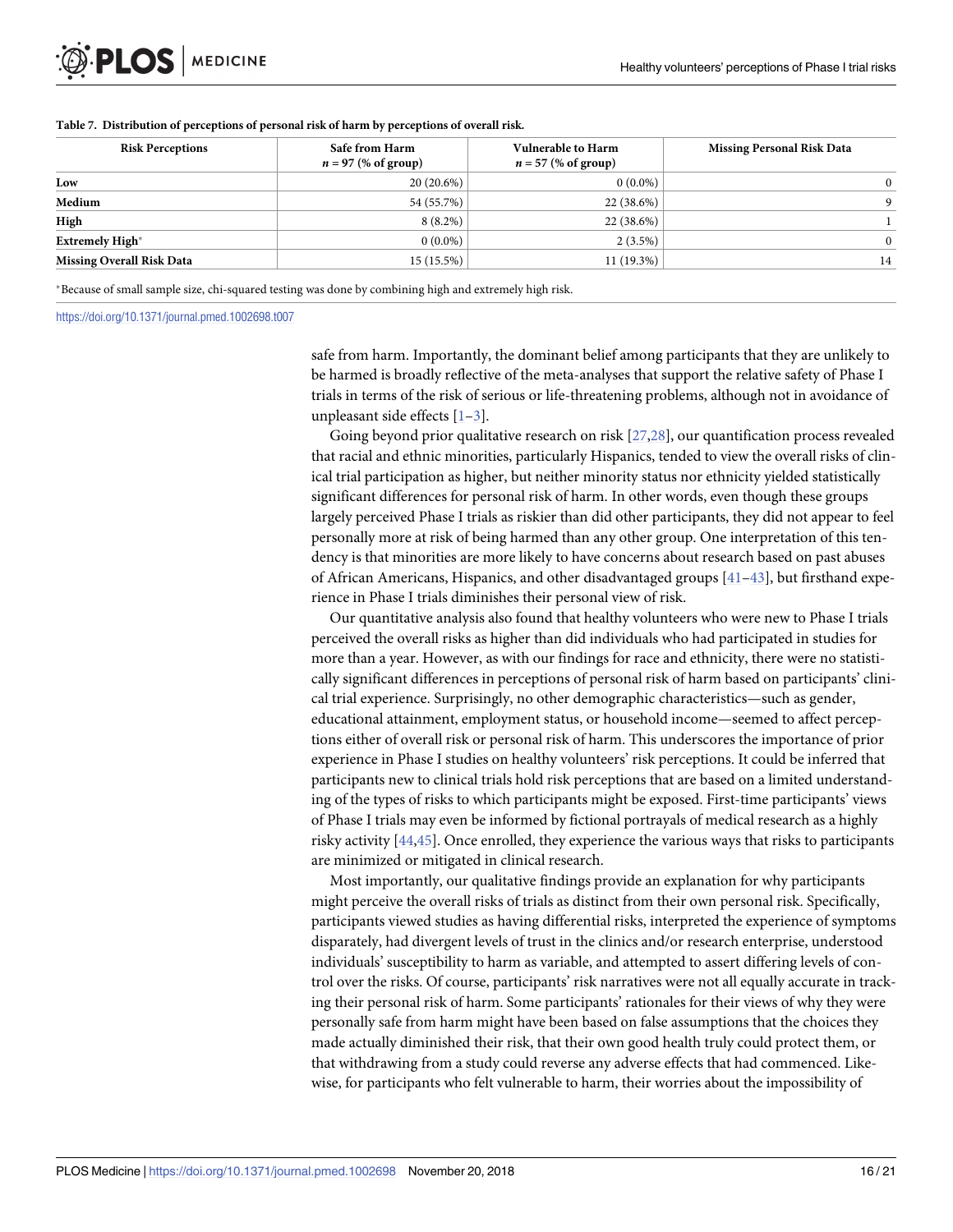#### <span id="page-16-0"></span>**[Table](#page-14-0) 8. Demographic differences in perceptions of personal risk of harm.**

| Demographics               | Vulnerable to Harm | Safe from Harm   | Number | $\chi^2$ | p-value |
|----------------------------|--------------------|------------------|--------|----------|---------|
| Gender                     |                    |                  |        |          |         |
| Men                        | 43<br>(38.7%)      | 68<br>$(61.3\%)$ | 111    | 0.508    | 0.476   |
| Women                      | 14<br>(32.6%)      | 29<br>$(67.4\%)$ | 43     |          |         |
| <b>Minority Status</b>     |                    |                  |        |          |         |
| Non-white or Hispanic      | 40<br>(39.6)       | 61<br>(60.4)     | 101    | 0.845    | 0.358   |
| Non-Hispanic white         | 17<br>(32.1)       | 36<br>(67.9)     | 53     |          |         |
| Ethnicity                  |                    |                  |        |          |         |
| Hispanic or Latino         | 17<br>$(45.9\%)$   | 20<br>$(54.1\%)$ | 37     | 1.667    | 0.197   |
| Non-Hispanic               | 40<br>$(34.2\%)$   | 77<br>$(65.8\%)$ | 117    |          |         |
| Education                  |                    |                  |        |          |         |
| High School or Less        | 18<br>$(42.9\%)$   | 24<br>$(57.1\%)$ | 42     | 0.846    | 0.358   |
| More than High School      | 39<br>$(34.8\%)$   | 73<br>$(65.2\%)$ | 112    |          |         |
| Employment                 |                    |                  |        |          |         |
| No Full-time Employment    | 46<br>$(36.8\%)$   | 79<br>$(63.2\%)$ | 125    | 0.013    | 0.910   |
| Full-time Employment       | 11<br>$(37.9\%)$   | 18<br>$(62.1\%)$ | 29     |          |         |
| Income                     |                    |                  |        |          |         |
| $\leq$ US\$25,000          | 31<br>$(44.3\%)$   | 39<br>(55.7%)    | 70     | 3.284    | 0.070   |
| $>$ US\$25,000             | 25<br>$(30.1\%)$   | 58<br>$(69.9\%)$ | 83     |          |         |
| <b>Trial Participation</b> |                    |                  |        |          |         |
| First Year                 | 21<br>$(48.8\%)$   | 22<br>$(51.2\%)$ | 43     | 3.578    | 0.059   |
| Beyond First Year          | 36<br>$(32.4\%)$   | 75<br>$(67.6\%)$ | 111    |          |         |

<https://doi.org/10.1371/journal.pmed.1002698.t008>

anticipating how participants would fare in trials and the involvement of nefarious researchers who cared more about money than protecting participants were similarly problematic accounts that exacerbated participants' sense of personal risk.

At the aggregate level, however, the complexity of these narratives illustrates how participants' perceptions of risk—at the overall trial or personal level—were multifactorial and constituted through individuals' experiences in studies, the choices they made about enrollment, and their degree of comfort with participating in clinical trials. It could be argued that the majority of participants did not believe they would personally be harmed because they were invested in promoting a sense of control over risk-taking associated with their trial enrollment. Particularly for serial participants, assertions of such control may have been a significant factor in their continued Phase I involvement, whether or not such a sense of control was warranted.

The variable and complex factors that contributed to participants' risk perceptions elucidate why there are no simple solutions to the ethical problems these perceptions raise. For example, it may seem ethically inappropriate to include participants who view clinical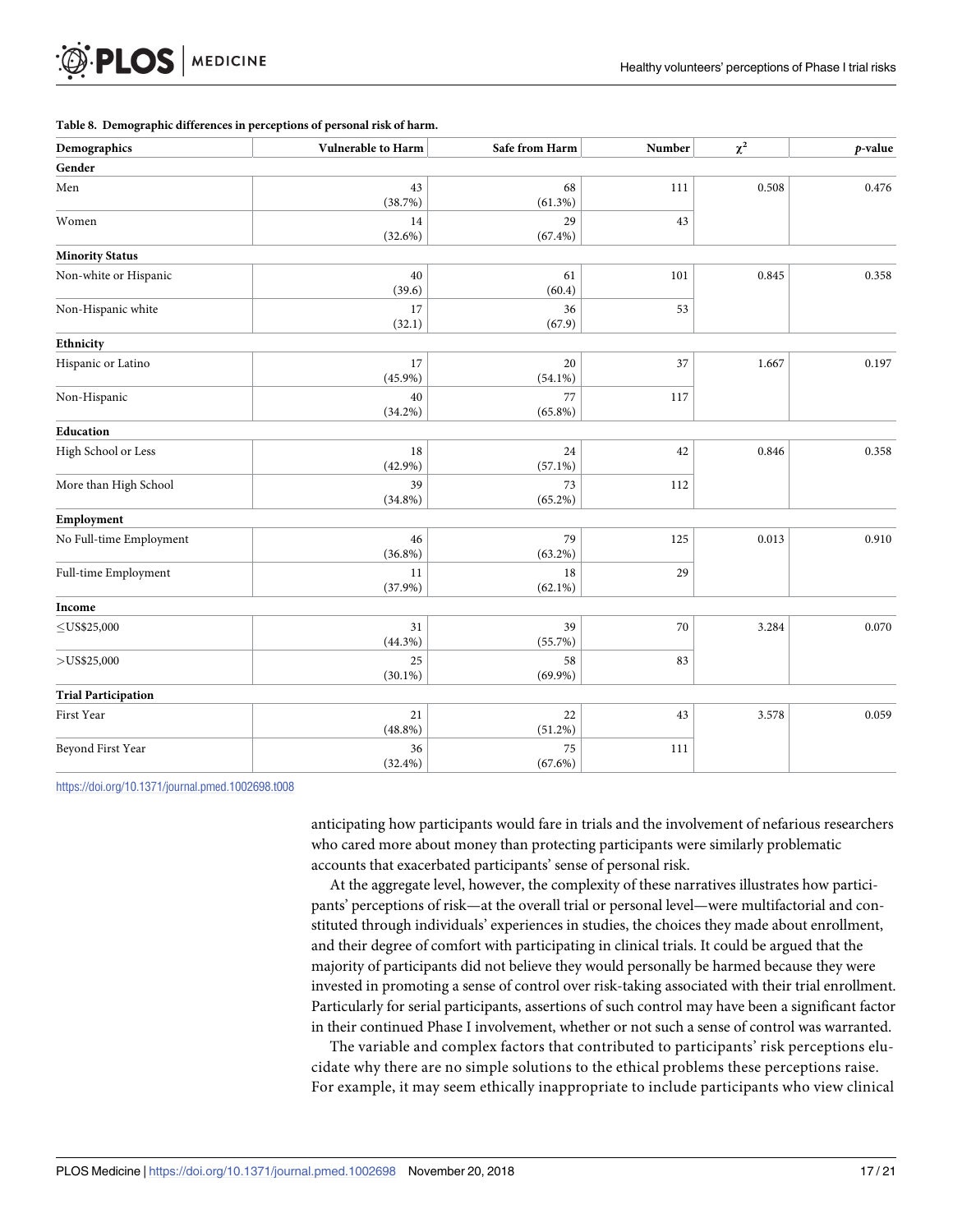<span id="page-17-0"></span>trials as holding extremely high risk and yet enroll because of economic desperation. If the compensation distorts such participants' risk perceptions, a concern about undue inducement is ethically significant [\[25](#page-19-0),[46\]](#page-20-0). However, it is also the case both that risks are not necessarily in fact higher for these participants and that any effort to exclude such participants from trials may fail in ways that are also ethically problematic. Healthy volunteers, after all, are savvy about qualifying for clinical trials even, or perhaps especially, when they enroll out of dire financial need [[47](#page-20-0)].

Our study has several limitations. First, we are presenting quantified versions of risk perceptions based on a method of categorizing and aggregating data from in-depth interviews. This means that our overall risk scale and assessments of participants' views of their personal risk of harm are based on our interpretations of participants' narratives regarding risk and decision-making. Thus, we do not know whether the participants themselves would agree with how we categorized them. We also have missing data for participants who simply could not be categorized based on the information in their interview transcripts. The missing cases were primarily due to participants' terse responses to interview questions, but in several cases particular questions about risk in the interview guide were not asked. A second limitation comes from our sampling technique. Although we enrolled participants who were demographically diverse from seven Phase I clinics, we did not have a random sample, which makes our results less generalizable. Finally, our sample size—while robust for qualitative research—was limited for more complex quantitative analyses. Despite these limitations, the overall strength of our qualitative approach is that it allowed for the emergence of participant-centered risk perceptions, as well as discussions about how their own actions might mitigate those risks. This would have been difficult or perhaps impossible to achieve with a survey-based approach. In quantifying in-depth interviews, we minimized some of the potential biases of survey responses, including tendencies toward extreme answers (extreme responding) or question-order bias. Yet, social desirability bias remains a possibility with interview data.

# **Conclusion**

Our study demonstrates that healthy volunteers are generally reflective about the risks of Phase I participation and distinguish between the overall risk of Phase I trials and their personal risk of harm. Racial and ethnic minorities as well as participants new to clinical trials typically saw the overall risks of trials as higher than did non-Hispanic whites and participants with more trial experience, respectively. However, there were no differences among groups in their perceptions of personal risk of harm. The discrepancy in healthy volunteers' views of overall and personal risk sheds light on why healthy volunteers might continue to enroll in clinical trials even when they view trials on the whole as risky. While our goal was not to evaluate the accuracy of either set of perceptions, it cannot be the case both that clinical trials overall present significant risk of harm and yet each individual participant is safe from harm. More work needs to be done—whether for Phase I trials on healthy volunteers or later-phase trials on affected patients—to determine how participants close the gap between their perceptions of overall clinical trial risks and personal risk of harm. This is important in part because relying on improbable narratives of personal exemption from risk of harm may indicate that participants are unduly induced by the offer of compensation and that the voluntariness of their participation is therefore compromised. In future empirical studies, if researchers conflate the potentially differing views of risk, they may also fail to illuminate problems in how participants construct narratives of clinical trial risk or personal risk exemption, or in how clinical investigators present or diffuse risk information.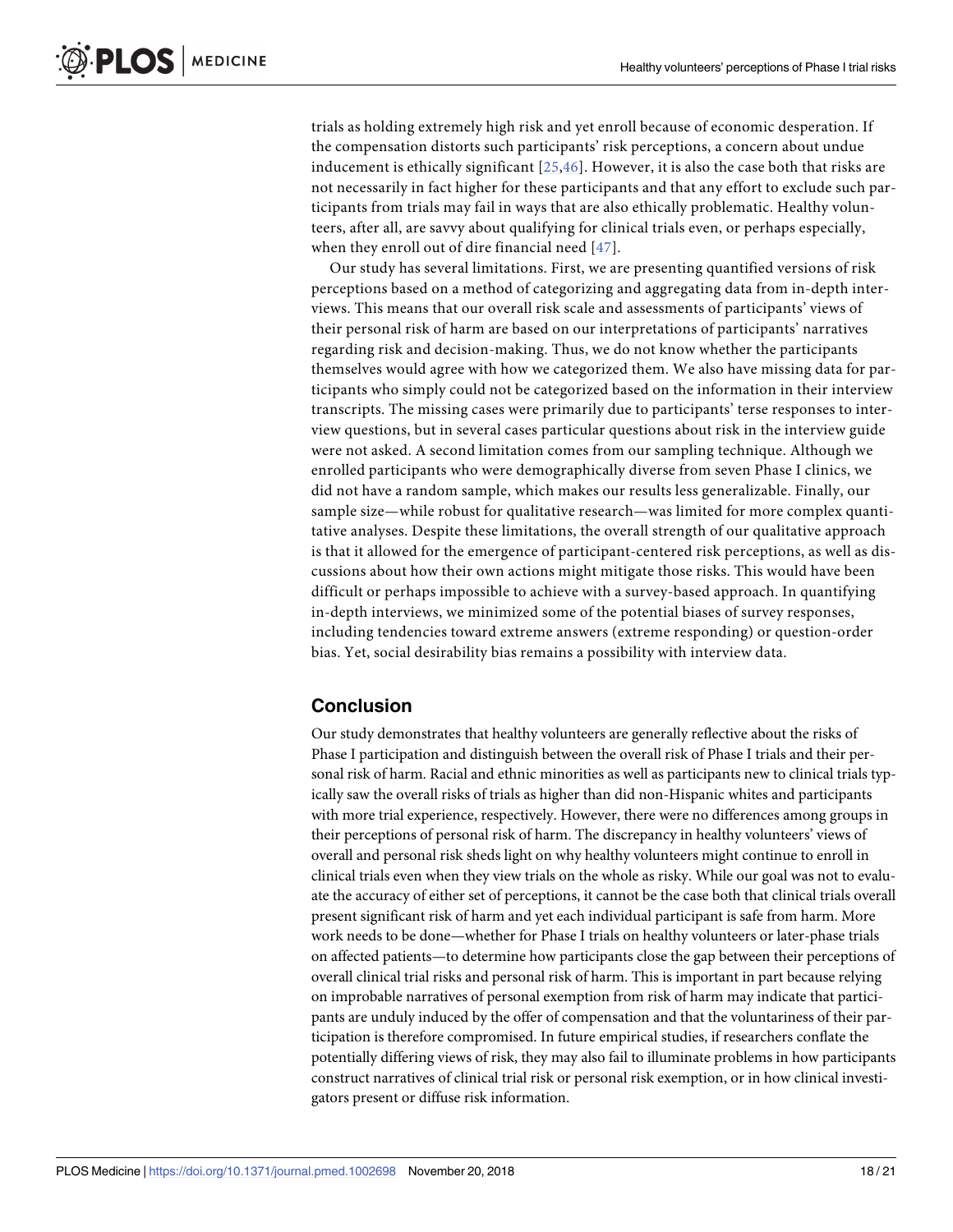# <span id="page-18-0"></span>**Supporting information**

**S1 [Checklist.](http://journals.plos.org/plosmedicine/article/asset?unique&id=info:doi/10.1371/journal.pmed.1002698.s001) Consolidated Criteria for Reporting Qualitative Research (COREQ).** (DOCX)

**S1 [Appendix](http://journals.plos.org/plosmedicine/article/asset?unique&id=info:doi/10.1371/journal.pmed.1002698.s002). Semi-structured interview guide.** (DOC)

# **Acknowledgments**

Additional members of the HealthyVOICES research team made this article possible by conducting interviews, verifying the accuracy of the transcripts, and coding the transcripts.

#### **Author Contributions**

**Conceptualization:** Jill A. Fisher, Torin Monahan.

- **Data curation:** Jill A. Fisher, Lisa McManus, Marci D. Cottingham, Julianne M. Kalbaugh, Megan M. Wood.
- **Formal analysis:** Jill A. Fisher, Lisa McManus, Marci D. Cottingham.

**Funding acquisition:** Jill A. Fisher, Torin Monahan.

**Investigation:** Jill A. Fisher, Marci D. Cottingham.

**Methodology:** Jill A. Fisher, Lisa McManus, Marci D. Cottingham, Julianne M. Kalbaugh, Torin Monahan, Rebecca L. Walker.

**Project administration:** Jill A. Fisher, Julianne M. Kalbaugh.

**Supervision:** Jill A. Fisher.

**Writing – original draft:** Jill A. Fisher, Lisa McManus.

**Writing – review & editing:** Jill A. Fisher, Lisa McManus, Marci D. Cottingham, Julianne M. Kalbaugh, Megan M. Wood, Torin Monahan, Rebecca L. Walker.

#### **References**

- **[1](#page-2-0).** Johnson RA, Rid A, Emanuel E, Wendler D. Risks of phase I research with healthy participants: a systematic review. Clin Trials. 2016; 13(2):149–60. <https://doi.org/10.1177/1740774515602868> PMID: [26350571](http://www.ncbi.nlm.nih.gov/pubmed/26350571).
- **[2](#page-2-0).** Sibille M, Deigat N, Janin A, Kirkesseli S, Vital Durand D. Adverse events in phase-I studies: a report in 1015 healthy volunteers. Eur J Clin Pharmacol. 1998; 54:13–20. PMID: [9591924](http://www.ncbi.nlm.nih.gov/pubmed/9591924)
- **[3](#page-15-0).** Emanuel EJ, Bedarida G, Macci K, Gabler NB, Rid A, Wendler D. Quantifying the risks of non-oncology phase I research in healthy volunteers: meta-analysis of phase I studies. Br Med J. 2015; 350:h3271.
- **4.** Sibille M, Donazzolo Y, Lecoz F, Krupka E. After the London tragedy, is it still possible to consider phase I is safe? Br J Clin Pharmacol. 2006; 62(4):502–3. [https://doi.org/10.1111/j.1365-2125.2006.](https://doi.org/10.1111/j.1365-2125.2006.02740.x) [02740.x](https://doi.org/10.1111/j.1365-2125.2006.02740.x) PMID: [16817849](http://www.ncbi.nlm.nih.gov/pubmed/16817849)
- **[5](#page-2-0).** Kumagai Y, Fukazawa I, Momma T, Iijima H, Takayanagi H, Takemoto N, et al. A nationwide survey on serious adverse events in healthy volunteer studies in Japan. Clin Pharmacol Ther. 2006; 79(2):P71.
- **[6](#page-2-0).** Kolata G. Johns Hopkins death brings halt to U.S.-financed human studies. New York Times. 2001 July 20, 2001.
- **7.** Harris G. Student, 19, in trial of new antidepressant commits suicide. New York Times. 2004 2/12/2004.
- **8.** Rosenthal E. British rethinking rules after ill-fated drug trial. New York Times. 2006 April 8.
- **[9](#page-2-0).** Chan S. 6 hospitalized, one of them brain-dead, after drug trial in France. New York Times. 2016.
- **[10](#page-2-0).** Abadie R. The professional guinea pig: Big pharma and the risky world of human subjects. Durham, NC: Duke University Press; 2010.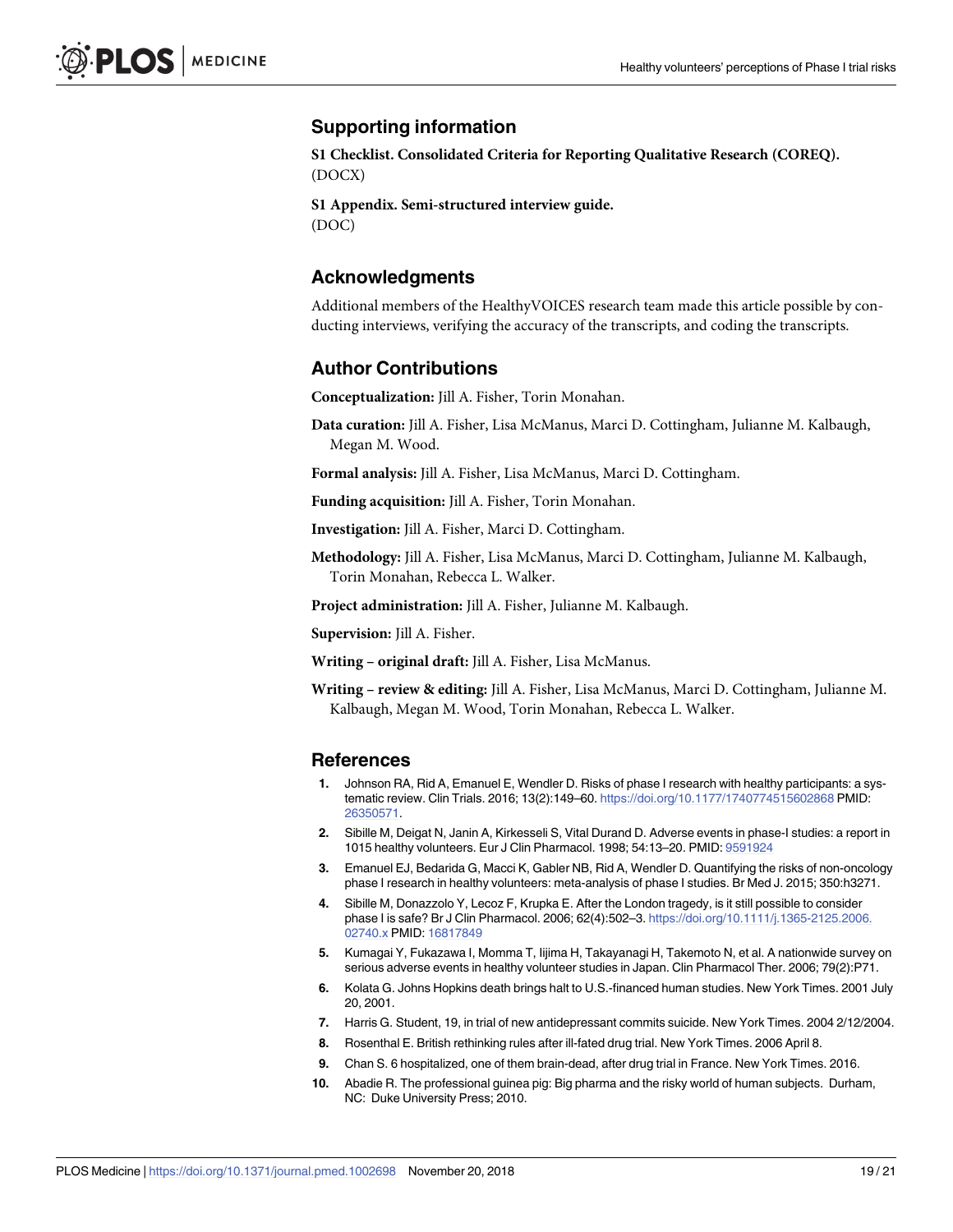- <span id="page-19-0"></span>**11.** Dickert NW. Concealment and fabrication: the hidden price of payment for research participation? Clin Trials. 2013; 10:840–1. <https://doi.org/10.1177/1740774513506619> PMID: [24287132](http://www.ncbi.nlm.nih.gov/pubmed/24287132)
- **12.** Elliott C. Guinea-pigging. The New Yorker. 2008 January 7:36–41.
- **13.** Tolich M. What if institutional review boards (IRBs) treated healthy volunteers in clinical trials as their clients? Australas Med J. 2010; 3(12):767–71.
- **[14](#page-2-0).** Almeida L, Azevedo B, Nunes T, Vaz-da-Silva M, Soares-da-Silva P. Why healthy subjects volunteer for phase I studies and how they perceive their participation? Eur J Clin Pharmacol. 2007; 63(11):1085– 94. <https://doi.org/10.1007/s00228-007-0368-3> PMID: [17891536](http://www.ncbi.nlm.nih.gov/pubmed/17891536)
- **[15](#page-2-0).** Fisher JA. Feeding and bleeding: the institutional banalization of risk to healthy volunteers in phase I pharmaceutical clinical trials. Sci Technol Human Values. 2015; 40(2):199–226. [https://doi.org/10.](https://doi.org/10.1177/0162243914554838) [1177/0162243914554838](https://doi.org/10.1177/0162243914554838) PMID: [25914430](http://www.ncbi.nlm.nih.gov/pubmed/25914430)
- **[16](#page-2-0).** Cottingham MD, Fisher JA. Risk and emotion among healthy volunteers in clinical trials. Soc Psychol Q. 2016; 79(3):222–42. <https://doi.org/10.1177/0190272516657655> PMID: [28867852](http://www.ncbi.nlm.nih.gov/pubmed/28867852)
- **[17](#page-2-0).** Roberts LW, Kim JP. Healthy individuals' perspectives on clinical research protocols and influences on enrollment decisions. AJOB Empirical Bioethics. 2017; 8(2):89–98. [https://doi.org/10.1080/23294515.](https://doi.org/10.1080/23294515.2016.1271062) [2016.1271062](https://doi.org/10.1080/23294515.2016.1271062) PMID: [28949845](http://www.ncbi.nlm.nih.gov/pubmed/28949845)
- **[18](#page-2-0).** Grady C, Bedarida G, Sinaii N, Gregorio MA, Emanuel EJ. Motivations, enrollment decisions, and socio-demographic characteristics of healthy volunteers in phase 1 research. Clin Trials. 2017; 14 (5):526–36. <https://doi.org/10.1177/1740774517722130> PMID: [28783972](http://www.ncbi.nlm.nih.gov/pubmed/28783972)
- **[19](#page-2-0).** Chen SC, Sinaii N, Bedarida G, Gregorio MA, Emanuel E, Grady C. Phase 1 healthy volunteer willingness to participate and enrollment preferences. Clin Trials. 2017; 14(5):537–46. [https://doi.org/10.1177/](https://doi.org/10.1177/1740774517722131) [1740774517722131](https://doi.org/10.1177/1740774517722131) PMID: [28766409](http://www.ncbi.nlm.nih.gov/pubmed/28766409)
- **[20](#page-2-0).** Rabin C, Tabak N. Healthy participants in phase I clinical trials: the quality of their decision to take part. J Clin Nurs. 2006; 15(8):971–9. <https://doi.org/10.1111/j.1365-2702.2006.01388.x> PMID: [16879541](http://www.ncbi.nlm.nih.gov/pubmed/16879541)
- **21.** McNeill P. Paying people to participate in research: Why not? Bioethics. 1997; 11(5):390–6. PMID: [11655118](http://www.ncbi.nlm.nih.gov/pubmed/11655118)
- **[22](#page-2-0).** Grant RW, Sugarman J. Ethics in human subjects research: do incentives matter? J Med Philos. 2004; 29(6):717–38. <https://doi.org/10.1080/03605310490883046> PMID: [15590518](http://www.ncbi.nlm.nih.gov/pubmed/15590518)
- **[23](#page-2-0).** Wilkinson M, Moore A. Inducement in research. Bioethics. 1997; 11(5):373–89. PMID: [11655117](http://www.ncbi.nlm.nih.gov/pubmed/11655117)
- **24.** Largent EA, Grady C, Miller FG, Wertheimer A. Money, coercion, and undue inducement: attitudes about payments to research participants. IRB: Ethics & Human Research. 2012; 34(1):1–8.
- **[25](#page-2-0).** Phillips T. Exploitation in payments to research subjects. Bioethics. 2011; 25(4):209–19. [https://doi.org/](https://doi.org/10.1111/j.1467-8519.2009.01717.x) [10.1111/j.1467-8519.2009.01717.x](https://doi.org/10.1111/j.1467-8519.2009.01717.x) PMID: [19438444](http://www.ncbi.nlm.nih.gov/pubmed/19438444)
- **[26](#page-2-0).** Weinstein ND. Optimistic biases about personal risks. Science. 1989; 246(4935):1232–4. PMID: [2686031](http://www.ncbi.nlm.nih.gov/pubmed/2686031)
- **[27](#page-2-0).** Newman PA, Seiden DS, Roberts KJ, Kakinami L, Duan N. A small dose of HIV? HIV vaccine mental models and risk communication. Health Educ Behav. 2009; 36(2):321–33. [https://doi.org/10.1177/](https://doi.org/10.1177/1090198107305078) [1090198107305078](https://doi.org/10.1177/1090198107305078) PMID: [18032589](http://www.ncbi.nlm.nih.gov/pubmed/18032589)
- **[28](#page-15-0).** Rautenbach C, Lindegger G, Slack C, Wallace M, Newman P. I'm positive, but I'm negative: competing voices in informed consent and implications for HIV vaccine trials. Journal of Empirical Research on Human Research Ethics. 2015; 10(2):151–6. <https://doi.org/10.1177/1556264615575509> PMID: [25819758](http://www.ncbi.nlm.nih.gov/pubmed/25819758)
- **[29](#page-2-0).** Chakrapani V, Newman PA, Singhal N, Nelson R, Shunmugam M. "If it's not working, why would they be testing it?": mental models of HIV vaccine trials and preventive misconception among men who have sex with men in India. BMC Public Health. 2013; 13(1):731.
- **[30](#page-2-0).** Boase N, White M, Gaze W, Redshaw C. Evaluating the mental models approach to developing a risk communication: a scoping review of the evidence. Risk Anal. 2017; 37(11):2132–49. [https://doi.org/10.](https://doi.org/10.1111/risa.12789) [1111/risa.12789](https://doi.org/10.1111/risa.12789) PMID: [28314068](http://www.ncbi.nlm.nih.gov/pubmed/28314068)
- **[31](#page-2-0).** Lupton D. Risk and emotion: towards an alternative theoretical perspective. Health, Risk & Society. 2013; 15(8):634–47.
- **[32](#page-2-0).** Montgomery CM, Pool R. Critically engaging: integrating the social and the biomedical in international microbicides research. Journal of the International AIDS Society. 2011; 14(Suppl 2):S4.
- **[33](#page-3-0).** Edelblute HB, Fisher JA. Using "clinical trial diaries" to track patterns of participation for serial healthy volunteers in U.S. phase I studies. J Empir Res Hum Res Ethics. 2015; 10(1):65–75. [https://doi.org/10.](https://doi.org/10.1177/1556264614568280) [1177/1556264614568280](https://doi.org/10.1177/1556264614568280) PMID: [25742668](http://www.ncbi.nlm.nih.gov/pubmed/25742668)
- **[34](#page-4-0).** Patton MQ. Qualitative research and evaluation methods. 3rd ed. Thousand Oaks, CA: Sage Publications; 2002.